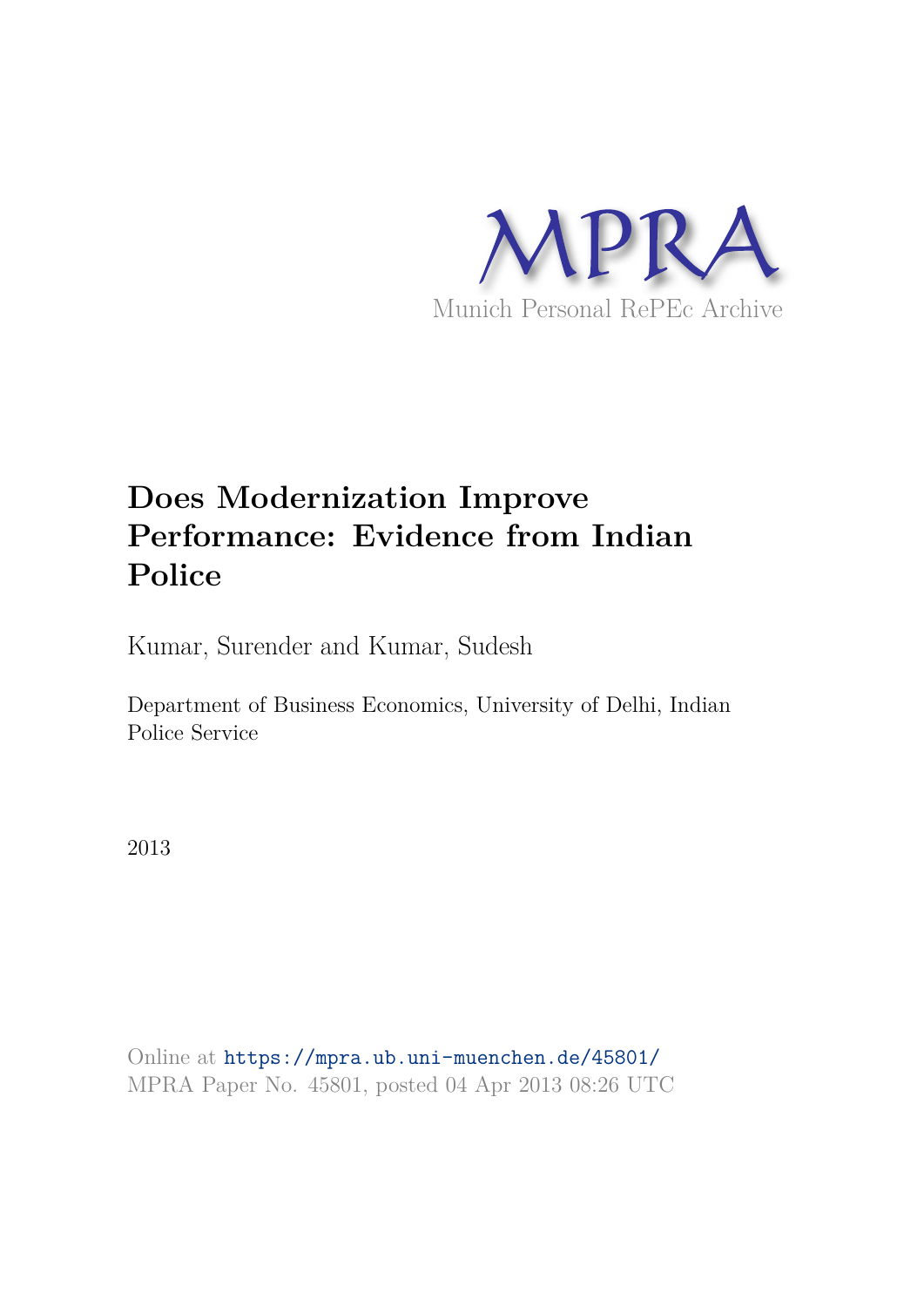# **Does Modernization Improve Performance: Evidence from Indian Police**

**Surender Kumar\*\* and Sudesh Kumar, IPS\*** 

#### **Abstract**

-

This paper aims to measure the role of police modernization scheme in its performance in crime repression. We use output distance function as an analytical tool and estimate it using stochastic frontier analysis (SFA) framework in a 'single stage'. We find that the police modernization scheme is helping the state police departments in enhancing their performance, i.e., the police departments which have more modern communication equipments and which are spending more money on the training of their police personnel are doing better relative to the others. The police density is found to be one of the major determinants of its efficiency along with the factors that create more social cohesion. The total factor productivity (TFP) is governed by the catch-up effect which is worsening over time though the technological progress has been observed in most of the states.

# **JEL Classification: H83, K42, D61**

**Key Words:** Police, Performance Measurement, Modernization, Stochastic Frontier Analysis, India

<sup>\*\*</sup> Professor of Economics, Department of Business Economics, University of Delhi, South Campus, New Delhi 110021, INDIA, E-mail: surenderkumarbansal@hotmail.com (address for correspondence) \* Inspector General, Meghalaya Frontier, Border Security Force, INDIA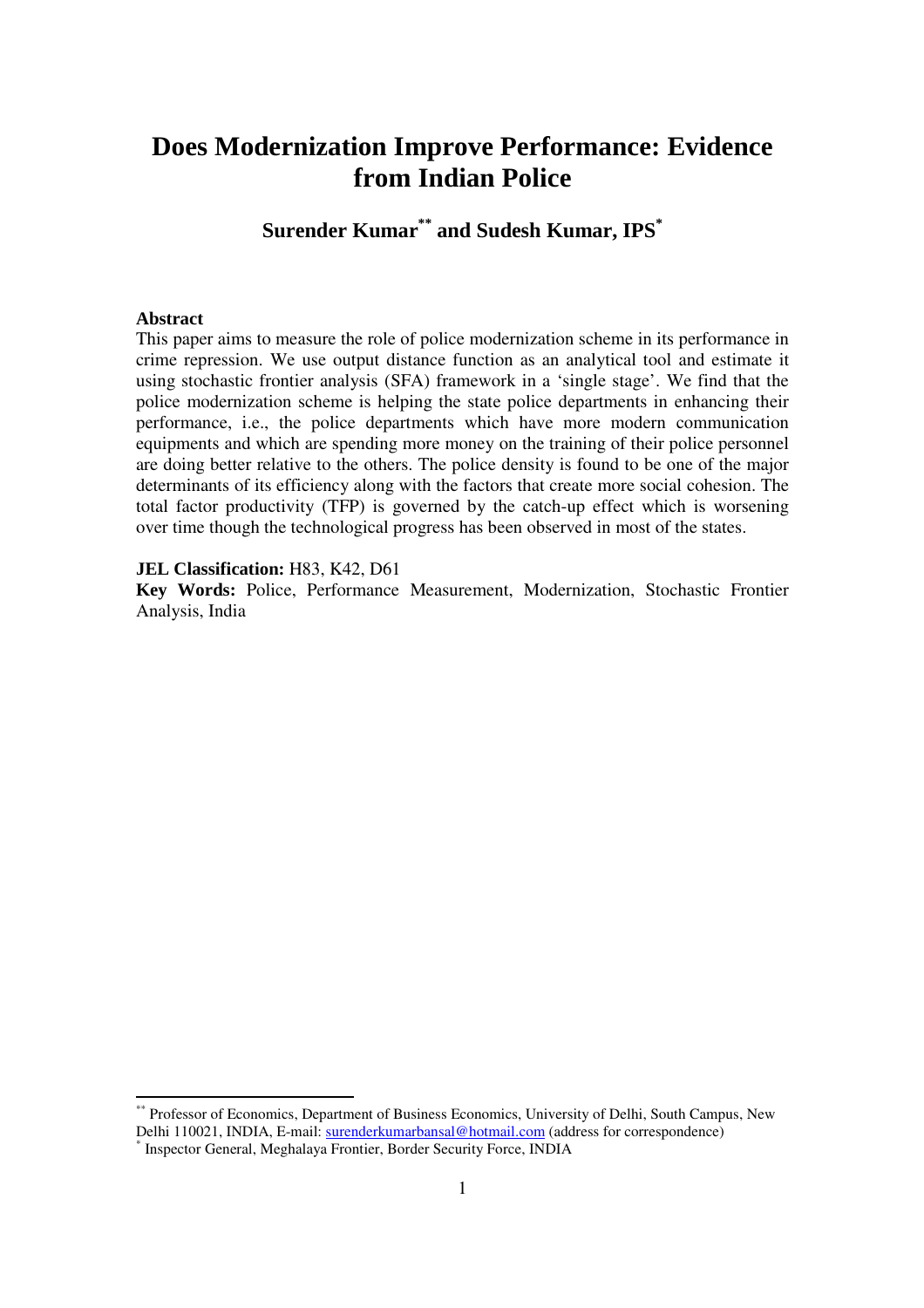#### **1. Introduction**

-

Police in India, like in other countries, perform many diverse tasks such as crime prevention, order maintenance and law enforcement which are difficult to enumerate and assess. To this long list of traditional policing jobs have been added newer forms of crime typical of the  $20<sup>th</sup>$  century such as terrorism, insurgency, organized crime, etc. No wonder then that in spite of expenses on policing increasing at a rate higher than the incidence of reported crime (Figure 1), the country has witnessed a secular upward trend in the acts of crime committed during. In view of limited resource availability as well as new forms of challenges (such as terrorism, insurgency, organized crime, etc.) facing the police force, the government is left with no other option but to improve efficiency of the police force by utilizing available resources in an optimal manner.

Policing in India is a state subject. As such, any major initiative to improve the functioning and efficiency of the police department has to take place within the domain of the concerned state government. The police departments are poorly funded, even though the police expenditures usually comprise a third of the total budget of state governments (Verma and Gavirneni, 2006). The majority of funds are used to pay the salaries of the police personnel and limited amount is available for general maintenance of vehicles, buildings, communication equipment and uniform. Purchase of materials, generally are done by seeking need based specific grants from the government.

To improve the availability of police hardware (i.e., vehicles, computers, communication equipments, security gadgets, etc.) in the states, the federal Ministry of Home Affairs is operating a police modernization scheme under which the financial resources are transferred to the state police departments through the respective state governments for the procurement of such equipments/gadgets. This financial assistance to the fund–starved state police departments is supposed to play a crucial role in improving police efficiency in the country.

 The police modernization is a continuous process. The modernization assistance, which started way back in 1969-70 with a five million Indian rupees (Rs.) provided a total assistance of Rs. 4650 million till 1998-99. During 1999-2000, the modernization assistance was enhanced by Rs. 2000 million per annum. However, the year 2000 with an annual allocation of Rs. 10000 million was a watershed year in the modernization of the state police forces. In addition to this allocation from the Ministry of Home Affairs, the State Governments have also contributed their share to modernize their police forces.<sup>1</sup> This modernization has taken place in the areas of police housing, weaponry, computerization, transport, communications; and scientific aids to investigation, traffic and training. Understanding the role of modernization/provision of better communication infrastructure on the efficiency and productivity of the police is one of the objectives of present study, among others.

Similarly, in order to improve the professional skills of the police personnel, a number of professional training programs are being organized at the various state police training schools/colleges/academies in India. In addition to this, several national level

<sup>&</sup>lt;sup>1</sup> As law and order is a state subject in India, so it is the responsibilities of state governments to incur expenditure on the maintenance and development of police departments from their own funds. However, the state governments in India receives various kind of central/federal assistance in the form tied and untied grants. Police modernization scheme is a form of tied grant; the state governments get funds from the central government in which state governments also have to contribute a certain proportion of the central grant for the purpose in hand.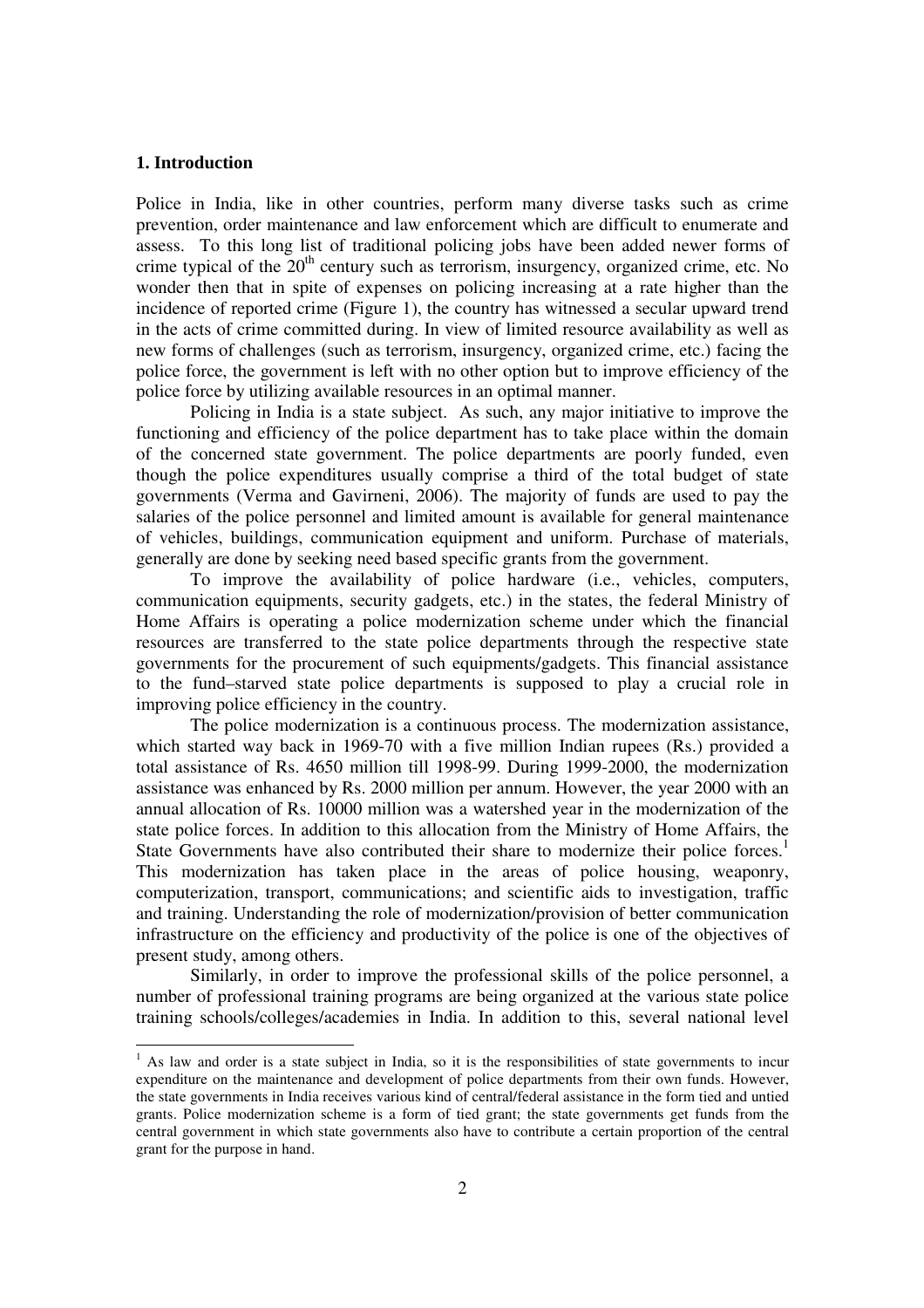institutes<sup>2</sup> also are imparting specialized training to the police personnel in the various fields of police operations with a view to enhancing their professional competence. The paper intends to measure the role of training expenditures incurred by various state governments on the police performance in detecting crime.

 A major problem inherent in measuring the efficiency of the police service is to define and quantify the role of the police in the society, that is, given the wide range of outputs, from investigating murders to breath–analyzing motorists, which ones should be chosen in an efficiency and productivity measurement (Drake and Simper, 2003). We employ a 'pure' production methodology to measure the performance of state police departments in clearing up/detecting (charge-sheeting) various acts of body and property crimes and thus to deter future criminal activity.<sup>3</sup>

We use output distance function to measure the performance of the police in India. Output distance function is reciprocal of Farrell measure of technical efficiency. This approach can take care for the multiplicity of the functions performed by the police force. It requires data only on the quantities of various inputs and outputs. In the literature two approaches, data envelopment analysis (DEA) and stochastic frontier analysis (SFA) are used to estimate the output distance function. Each of the approach has its own pros and cons, and provides a spread of efficiency estimates. We use stochastic frontier approach to estimate the distance function. The obtained estimates of the efficiency are required to be reviewed and analyzed to understand the differing performance of each of the police department in the country. That is, the estimates of the performance should be further regressed on a set of environmental variables. Wang and Schmidt (2002) show that the estimates obtained using 'two stages' are severely biased, therefore we use 'one stage' stochastic frontier analysis to get the robust estimates of efficiency and its determinants.

 We find that the average level of technical efficiency of the Indian police departments is 0.73 implying that with the existing resources they can do better. It is found that the efficiency estimates are linked to various factors some of them are not under the control of police departments such as level of literacy, industrialization, per capita income in a state. Providing modern communication infrastructure and training to the police departments improve their performance, i.e. the modernization of Indian police improves its performance in clearing the crime cases. Similarly, larger availability of the police in an area improves its performance, i.e., higher police density is positively associated with its effectiveness.

 The Paper is organized as follows: Section 2 provides a background note on the Indian police system. Section 3 describes the related literature which puts the study in a perspective. The required input-output variables are defined in Section 4. This Section also describes the methodology followed for the measurement of efficiency and productivity in the study. Results of the study are discussed in Section 5. Section 6 summarizes main findings of the study and puts forward policy recommendations.

-

<sup>&</sup>lt;sup>2</sup> The National Police Academy (NPA), Jai Prakash Narayan National Institute of Criminology and Forensic Science (JPNNICFS), the Central Detective Training Schools (CDTS), the National Crime Records Bureau (NCRB), the Bureau of Police Research and Development (BPR&D), the National Industrial Security Academy (NISA), the Internal Security Academy (ISA), to name a few.

<sup>&</sup>lt;sup>3</sup> The words clearing-up, detecting, and investigated and charge sheeted are used interchangeably throughout the paper.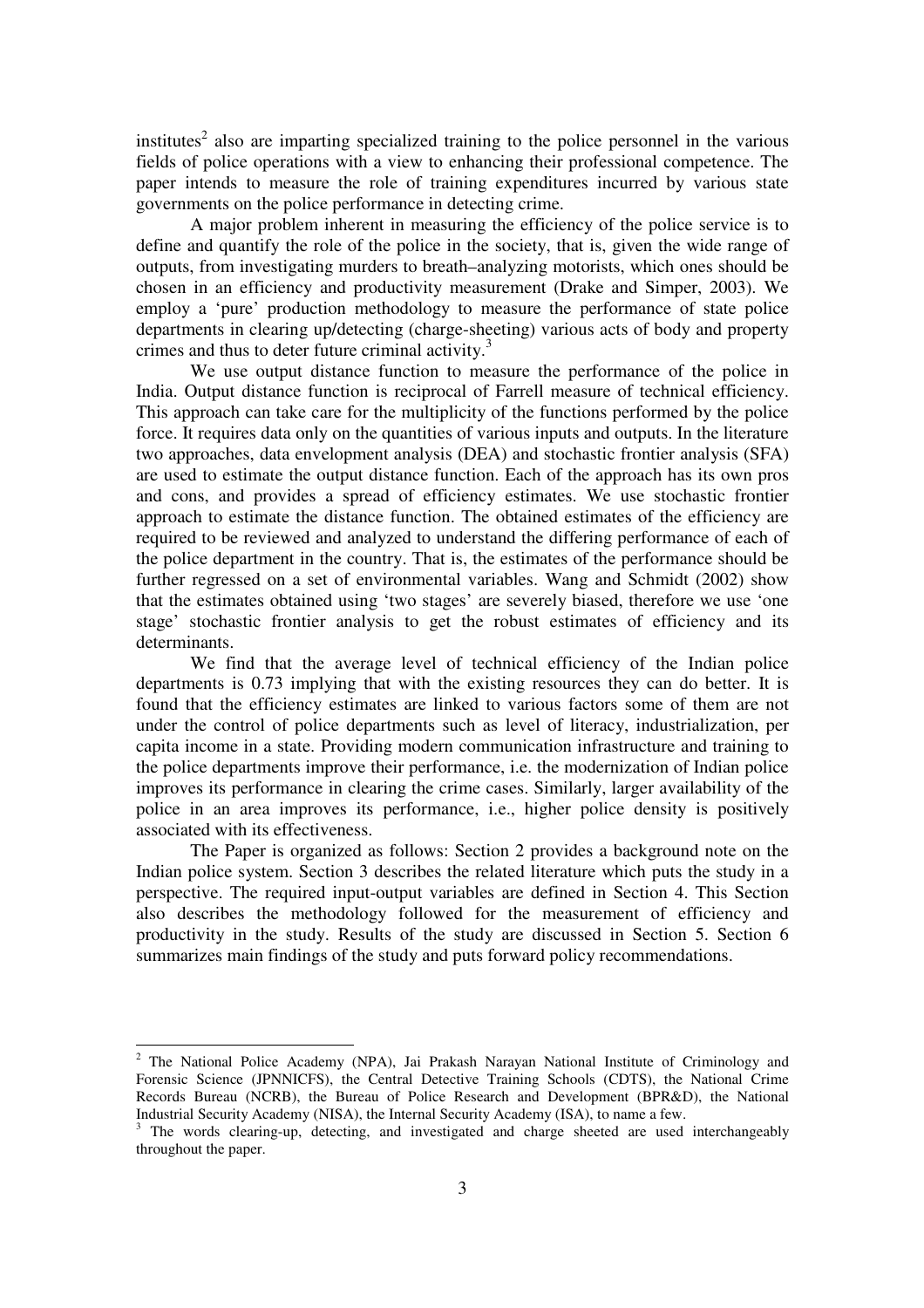#### **2. Indian Police System**

Article 246 of the Indian Constitution distributes legislative powers between the Union Parliament and State Legislative Assemblies. The police, public order, courts, prisons, reformatories, and other allied institutions figure in the State List. This implies that all matters relating to the organization, structure and regulation of the police force fall within the realm of the states. However, criminal laws and criminal procedures are listed in the Concurrent List over which both Union Parliament and State Legislative Assemblies have legislative powers. Thus, the basic criminal laws, the Indian Penal Code (IPC), the Criminal Procedure Code and the Indian Evidence Act that defines criminal behavior, prescribe police procedures and guide evidence presentation in the courts are enacted by the Union Parliament and apply throughout the country.<sup>4</sup> Note that it is the Indian Police Act of 1861 that govern the constitution and organization of police forces in all the Indian states. Therefore, the laws governing the structure of the police organization, and even the administrative forms and rules are virtually uniform across the country. Moreover, note that the Indian Police Service (IPS) is a federally recruited body which forms the apex of the hierarchy in the police system. Its officers are selected, trained and treated alike and then allotted to different states, again implying that the policing system is almost unitary in the country (Verma and Gavirneni, 2006).

 In India, the police are organized at the state level and each of the twenty eight states<sup>5</sup> has its own police organization which works under one command under the power of state government (Verma and Gavirneni, 2006). We choose states as the unit of analysis since the organization are similar everywhere. Each of the state is further divided into ranges, districts and police station jurisdictions. Each of the districts is headed by the district superintendent of police who is an IPS officer. District superintendent of police is responsible for the prevention and detection of crime and the maintenance of law and order. An officer of the rank of inspector or sub-inspector works as station officer in charge of other investigators and constables for patrolling and general duties. The basic duty of the police forces is to register cases, investigate them as per the procedure lay down in the Criminal Procedure Code and to send them up for trial. It is the duty of the courts to convict the offenders after the completion of trials.

 The process of criminal justice starts with the registration of the First Information Report (FIR) at a police station. The police write an FIR as they receive information about the commission of a cognizable offence and proceeds to the scene of crime and investigate the facts of the case. After completion of the investigation, the police send a report in the form of charge-sheet to the local court to prosecute the accused, if there are sufficient evidences. The course takes cognizance and initiates the trial of the case on receiving the charge-sheet. The responsibility of the prosecutor is to prove the charges against the accused beyond a shadow of doubt and to ensure that the accused gets full opportunity to defend him/her-self. The courts can award punishments to the offender if the trial ends in conviction. Thus, In India, the main duties of the police are to prevent the commission of crimes, ensure that laws and regulations are enforced, and investigating crimes and offences so that the offenders can be get convicted by the courts and future

The states have also enacted laws on several local and special subjects and some states have also their own police acts.

<sup>&</sup>lt;sup>5</sup> Before 2001, there were 25 states in India. Three new states namely, Jharkhand, Uttarakhand and Chhattisgarh are curved out from the states of Bihar, Uttar Pradesh and Madhya Pradesh respectively in 2001.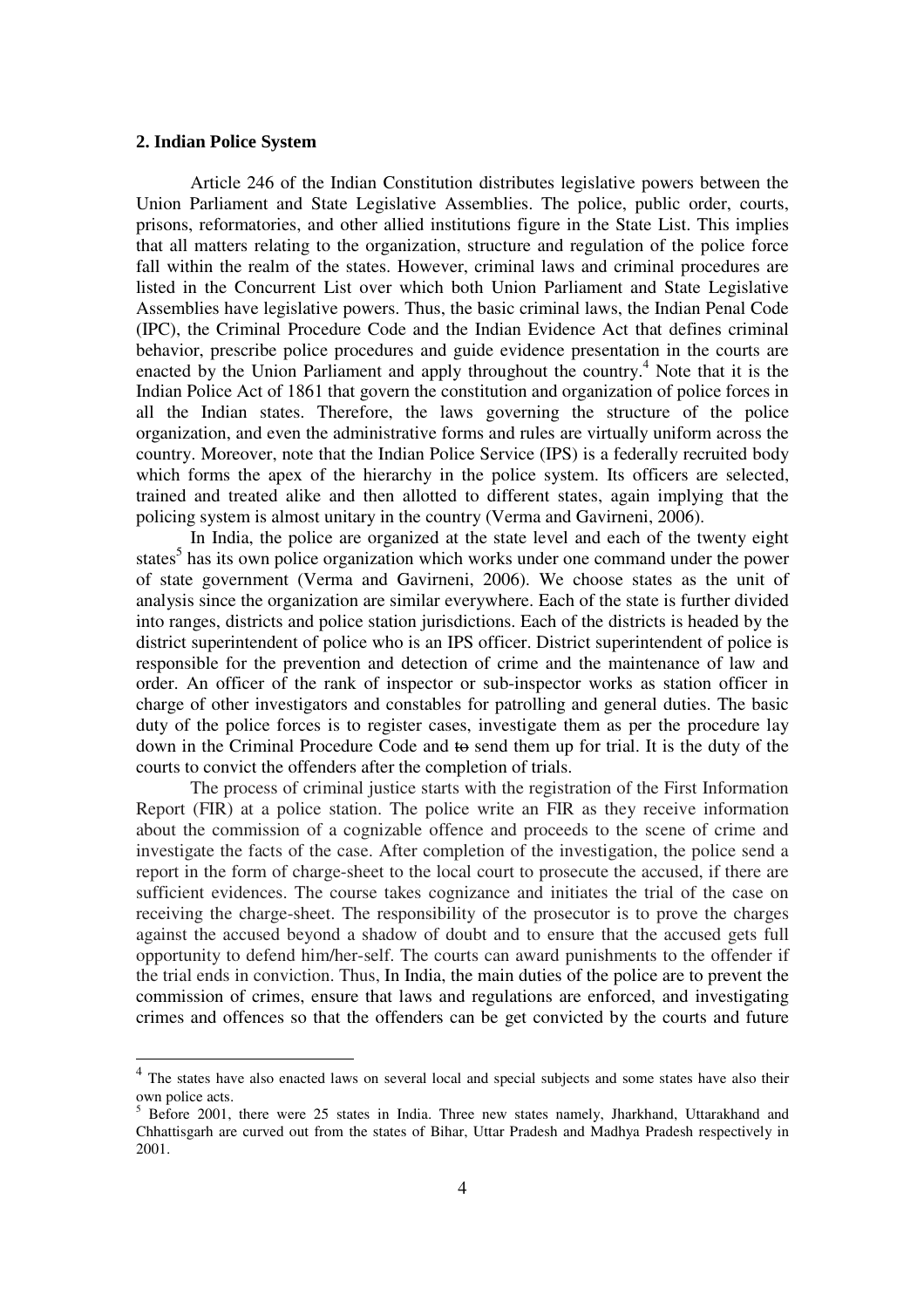crimes can be deterred. In the present study we focus only on the crime detection and investigation activities of the police because of the difficulties involved in assessing the results of preventive and deterrent activities. Note that most of the efforts and resources of police are devoted to investigation activities that help in detecting the culprits of specific offences and crimes (Thanassoulis 1995)**.** 

#### **3. Literature Survey**

 $\overline{a}$ 

The estimation of productivity and performance of the police institutions and individual police officers is a debatable issue (Kelling, 1992). The role of police in any given society in not defined clearly and the police is supposed to provide a variety of services (Walker and Katz, 2000).

Usually, the police departments use a vector of inputs such as manpower, vehicles, gadgets, weapons, buildings, etc. and produce a vector of outputs and/or outcomes such as prevention and detection of crime, maintenance of law and order, regulation and control of traffic, security of the VIPs, etc. Outputs are under the control of police departments whereas the outcomes are socially desirable targets which may be influenced by the factors that are not under police control. Generally there is an overlap between the outputs and outcomes of police services (Davis, 2012). Given this complex set of input and output/outcome vectors, how to define the efficiency of police is a big challenge.

A recent study by García-Sánchez et al. (2013) measuring Spain's police performance provides a comprehensive survey of the relevant literature in a tabular form describing the inputs and outputs used, techniques employed and inferences of these studies. DEA has been used for measuring the efficiency and productivity of police in a number of studies (Thanassoulis 1995; Carrington et al. 1997; Nyhan and Martin 1999; Sun 2002; Diez-Ticio and Mancebon 2002; Drake and Simper 2000, 2001, 2002, 2003a,b, 2004, 2005a,b; Verma and Gavirneni 2006; Goltz 2008; Gorman and Ruggiero 2008; García-Sánchez 2007, 2009; Wu et al. 2010, García-Sánchez et al. 2011a; García-Sánchez et al., 2011, 2013). Most of these studies have the single objective of measuring technical efficiency using an input oriented efficiency measure and are limited by the consideration of a single time period. Some studies such as Wu et al (2010) and García-Sánchez et al. (2013) measure dynamic efficiency of police forces by estimating the Malmquist index and its components. The literature survey by García-Sánchez et al. also shows that there is hardly any study which uses the stochastic frontier analysis for measuring efficiency and productivity of the police.<sup>6</sup>

Thanassoulis (1995), perhaps the first study measuring police performance using DEA, focuses solely on the clear up rates for violent crime, burglary and other crimes, while also including the total numbers of each crime as inputs in the analysis alongside the number of officers in measuring the performance of England and Welsh police force. Drake & Simper (2000) measured the size efficiency of English and Welsh police forces using DEA and multiple discriminant analysis and infer about the optimal size and structure of the English and Welsh police. Drake & Simper (2003) estimate distance function models using four different estimation techniques, i.e. DEA, free disposal hull

<sup>&</sup>lt;sup>6</sup> Drake and Simper (2003a) uses various approaches for measuring the performance of police force including stochastic frontier analysis.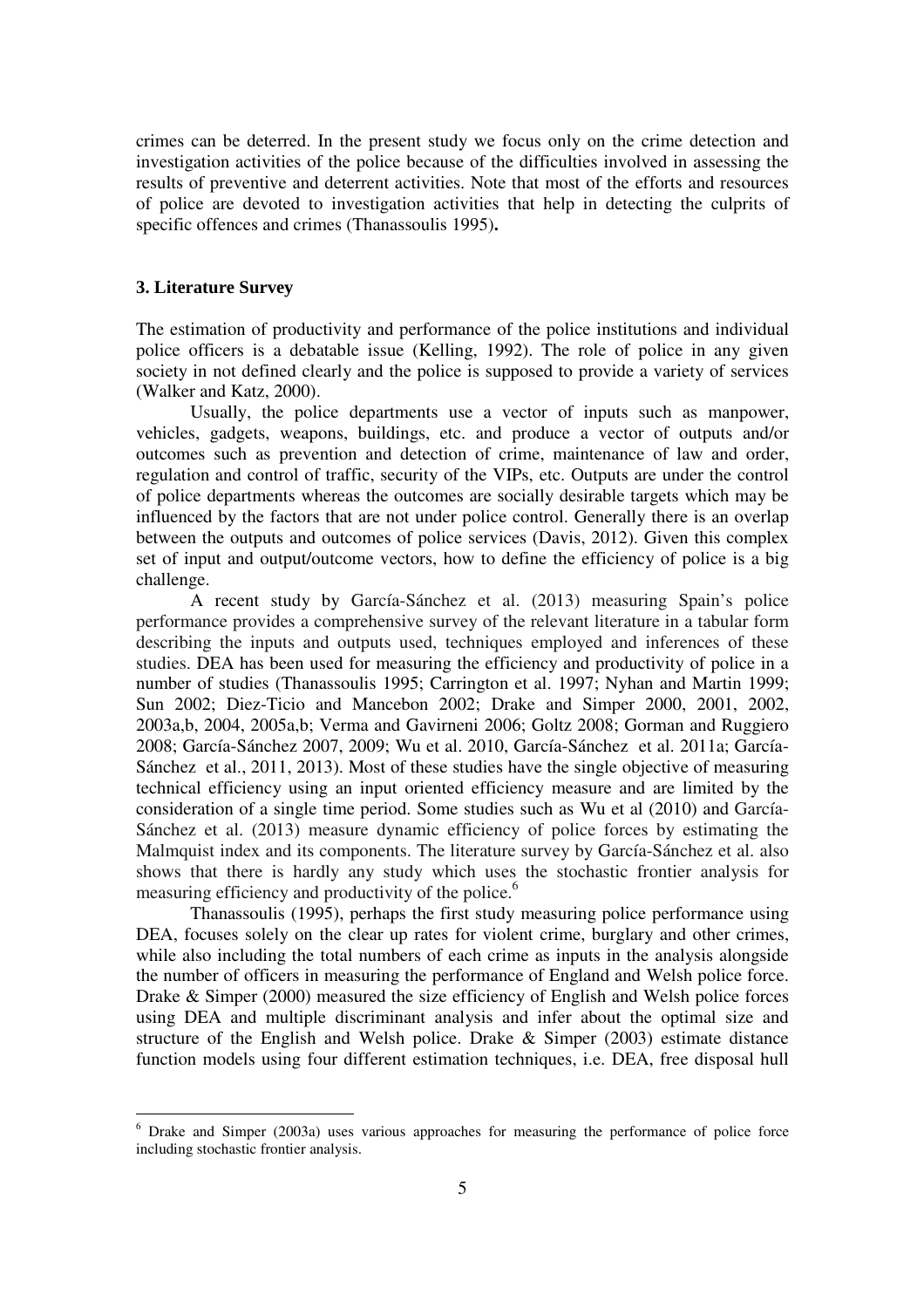(FDH), super-efficiency DEA and stochastic frontier analysis in order to assess police force efficiency of English and Welsh police force.

 Verma and Gavirneni (2006) is the only available study that measures the efficiency of police force in India.<sup>7</sup> It employs DEA technique for measuring the efficiency using 1997 crime data. This study uses total expenditure, number of investigating and non-investigation officers as inputs, and number of persons arrested, number of persons charge-sheeted, number of persons convicted and number of trials completed as outputs. Note that the total expenditure on police includes the wages paid to investigating and non-investigating officers. Thus Verma and Gavirneni suffers from the problem of double counting of inputs. Similarly, number of persons convicted and number of trial completed are the functions which are not under police control in India but depend on the efficiency of other agencies like judiciary and prosecution. Number of persons arrested, a variable used in a number of studies, may reflect activities against human rights since at times police arrests innocent people or culprits with insufficient evidence (Millspaugh, 1937). In sum, Verma and Gevirneni study suffers from the production function misspecification problems.

 García-Sánchez et al. (2013) report that most of the studies using DEA use only the single stage analysis of efficiency estimates. These studies either don't consider the factors that influence police performance or consider these variables in the second stage by regressing the efficiency estimates on the environmental variables using Tobit regression analysis (e.g., Drake and Simper 2005). Simar and Wilson (1999) show that the efficiency scores are correlated with the explanatory variables and the estimates obtained using Tobit model will be inconsistent and biased. Simar and Wilson (2007) propose bootstrapped DEA scores with a truncated regression. Johnson and Kuosmanen (2011) show that the finite sample bias of DEA efficiency estimates in the first stage carries over to the second stage regression, causing bias in the estimated coefficients of the environmental variables. The correlation between the inputs and environmental variables further accentuate the bias. That is, though these 'two stages' studies are able to recognise the factors that influence efficiency but fail to consider them in comparative or benchmarking process.

 Single stage DEA approach which can incorporate environmental variables along with usual inputs and outputs was proposed by Banker and Morey (1986). This approach restricts the comparison set to other decision making units in the same or higher (lower) categories and requires that the categories be nested. As a result, the comparison set for most decision making units gets reduced and the discriminatory power of the model declines. This is the reason that in Wu et al (2010) and García-Sánchez et al. (2013) a large number of observations were found operating at the frontier. For example, in García-Sánchez et al. (2013) about 55 percent observations are found to be fully efficient. Similarly, Gorman and Ruggiero (2008) using multi-stage DEA model, observe that most of the US states are technically efficient in providing the police service. Moreover, this single stage DEA approach requires that the direction of the effect of each of the included environmental variable be known in advance (Fried et al 2002). Therefore, Smith and Street (2005) conclude that "*there is no generally accepted methodology for how to* 

-

 $<sup>7</sup>$  Though there are various governments commissioned and academic studies that employ various indicators</sup> such as crime cases reported from an area to measure the police performance in India. Such kind of measures can be interpreted in either way; the higher number of registration of cases may indicate the increase in crime or higher confidence in the police. But none of these studies employs production function methodology to measure the police performance in India.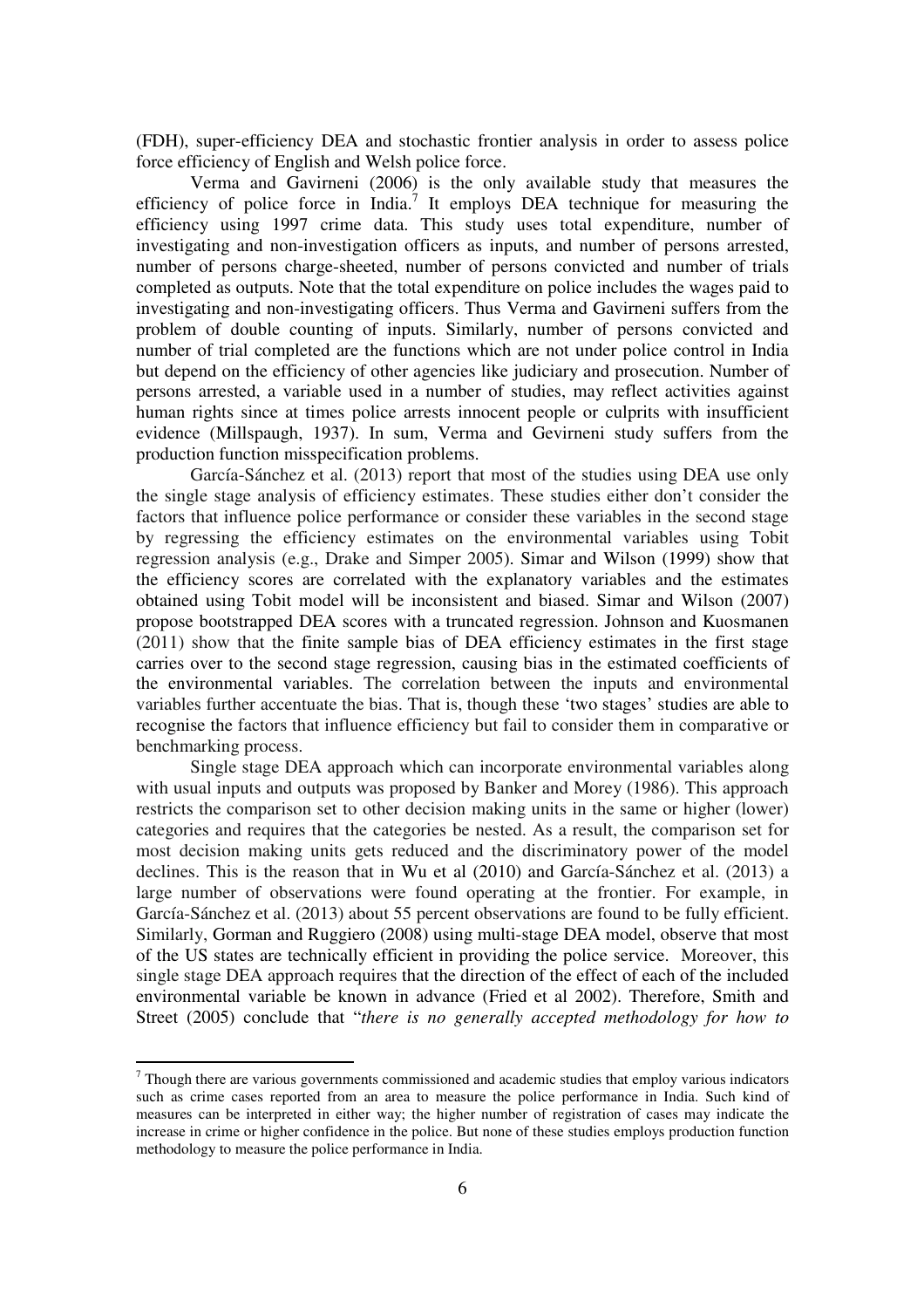*account for environmental variables in DEA models ...*" (p. 412). Note also that these models are deterministic and fail to take account for the effects of statistical noise.

We use 'single stage' SFA to overcome the shortcomings of 'single stage' or 'two stage' DEA approaches. SFA, being stochastic in approach, is able to take care of statistical noise and omitted variables. In the SFA, it is not necessary to know the effect of environmental variables in advance and even the direction of the effect of each of the included variables can be verified, and the obtained efficiency estimates are robust. Wang and Schmidt (2002) show that how neglected environmental variables affects the efficiency estimates in 'two stage' analysis. They show that these environmental variables scale both mean and variance of inefficiency distribution, and make a case for including all the environmental variables in the first stage itself as the determinants of inefficiency.

# **4. Data and Methodology**

A comprehensive measure of police performance that captures the multifaceted, and even sometime even conflicting functions performed by the police forces drives the organization to higher level of performance (Moore and Braga, 2003). In the design of a performance measure for the police forces one needs to differentiate between outputs and outcomes. Outputs are measures of internal performance and outcomes imply societal benefits that the police produce, and both are highly correlated to each other (Davis, 2012). Davis argues for using outputs in the performance measure as police can directly influence them, whereas outcomes are noisy as they are influenced by the factors outside the control of police and the police officers have fewer incentives to try to influence the outcomes, therefore, we focus only on the outputs. Section 4.1 describes the variables chosen for the present study as outputs, inputs and environmental variables that influence the performance.

 The other concern is about the choice of a performance indicator. At present the single output based measure such as number of crime cases registered by the police is taken as a measure of performance in India. The higher number of registered cases can be interpreted as either a measure of underperformance or higher confidence in the police force. Therefore, rather than using the single indicator, a measure which can capture a set of indicators with the given resources should be used for measuring the performance. In the present study we employs output distance function and estimate it using SFA to obtain the performance estimates. The methodology is discussed in Section 4.2.

#### **4.1 Data**

We take information of 25 states and the union territory of Delhi for measuring technical efficiency and productivity of police. The newly-crafted states of Chhattisgarh, Jharkhand and Uttarakhand have not been selected, since the data for these states were available from 2001 onwards only. Similarly, the union territories of A&N Islands, Chandigarh, D&N Haveli, Daman & Diu, Lakshadweep and Pondicherry have also not been considered, since these union territories are very small in size, and insignificant in terms of police strength, crime, police vehicles and communication gadgets as compared to the states and union territory of Delhi which has been considered. The selected 25 states and the union territory of Delhi account for 94 percent of the police strength in the country as on December 2006, and are, therefore, representative of the police force of the country.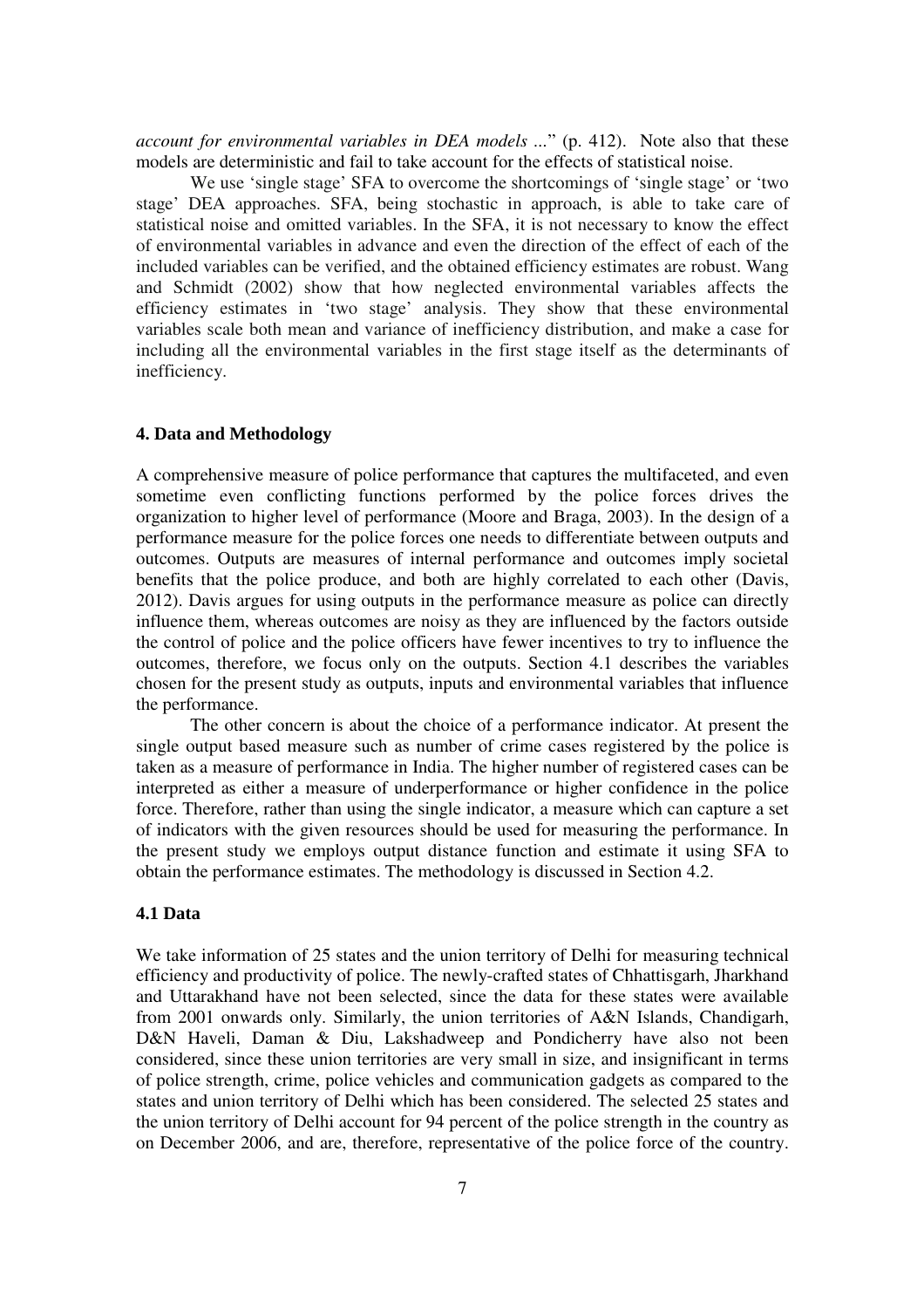For the purpose of this study, a period of 7 years (1999 to 2005) has been taken to measure the technical efficiency and productivity of the Indian police. The selection of the period of study is based on two factors (i) the year 2000 is considered a watershed in the history of police modernization as the central assistance in this year increased substantially, as a result, the benchmark year is taken just before that; and (ii) the availability of all the required data for the selected states and union territory.

In India the police organizations employs a vector of inputs such as manpower, vehicles, weapons, communication gadgets, buildings, etc and produces a vector of outputs such as maintenance of public order, detection of crime, regulation and control of traffic, security of the  $VIPS<sup>8</sup>$ , response to natural and man-made disasters, etc. Choice of inputs and outputs is a crucial factor in defining the production function of police and an excellent discussion on the evaluation of the inputs and outputs in tabular form can be found in (García-Sánchez et al., 2013). Choice of variables for the production function in the present study, though based on literature survey, is restricted by two factors (i) availability of data; and (ii) personal experience.<sup>9</sup> We define the police production function in terms of the following outputs and inputs:

*Outputs:* 

- i) Number of property offences detected (investigated and charge-sheeted)
- ii) Number of body offences detected (investigated and charge-sheeted)
- iii) Value of Property recovered (Rs millions)

*Inputs:* 

-

- i) Number of non-investigation officers
- ii) Number of investigating officers
- iii) Number of police vehicles
- iv) Number of property offences registered/occurred
- v) Number of body offences registered/occurred
- vi) Value of property lost (Rs millions)

The police output has been defined in terms of its ability to detect the various types of body and property related offences, and in terms of its ability to recover the stolen property. As far as the property related offences are concerned, we consider four major offences, i.e. robbery, dacoity<sup>10</sup>, burglary and theft. The other property offences such as cheating, criminal breach of trust, preparation and assembly for dacoity, etc. have not been considered, since the essence of property offences is adequately captured by these four property offences selected. In so far as the body offences are concerned, we consider the major body offences such as murder, attempt to murder, culpable homicide not amounting to murder, rape, kidnapping and abduction, hurt/grievous hurt, dowry death, molestation, sexual harassment, and cruelty by husband or relatives. An important index of police efficiency in detecting property offences is the recovery of property stolen in such offences; since the recovery of stolen property involves an extra effort on the part of the police to link the criminal with the crime. Therefore, the property recovered has been taken as an output of the police. Note that some of the studies (e.g., García-Sánchez

<sup>&</sup>lt;sup>8</sup> According to a news report in India about 50000 police personnel are deployed for the security of VIPs. (The Times of India, January 08, 2013).

One of the authors has been working in Indian police for the last 25 years.

<sup>&</sup>lt;sup>10</sup> Verma and Gavirneni (2006) define dacoity as armed robbery by 5 or more people.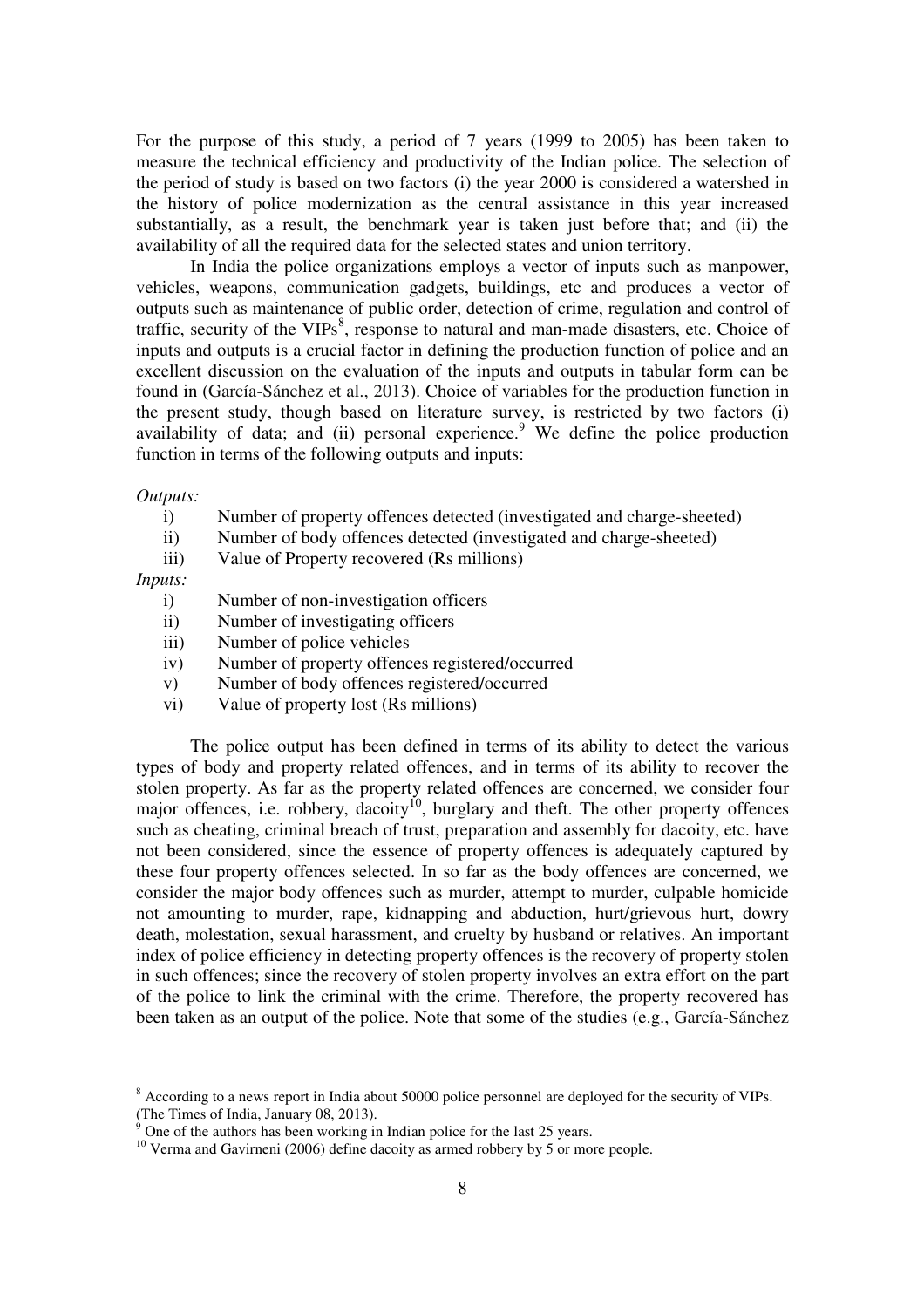et al., 2013) have used percentage of offences cleared by the police as outputs, but percentage fails to capture the scale effect of the outputs.

In the production function there are two essential inputs, labor and capital. We use the number of police officers and police vehicles as proxies for the workforce for the capital variables. As the police outputs have been defined in terms of detection of various types of crime, in the input vector only the number of investigating officers in each state should be taken; leaving out the number of non-investigating officers (non-investigating staff in the civil police, the entire district armed police, and the entire state armed police personnel). Investigating officers handle all work from the registration of the criminal complaint to the collection of evidence, recording witness statements, preparing the case for court trial and maintaining related paperwork. They are also responsible for the upkeep of police station records, collection of intelligence and maintaining cordial relations with the citizens. It is their work which determines the performance of police department to a large extent (Verma and Gavirneni, 2006). Non-investigating employees do patrolling and general duties such as filing records, answering telephones and other administrative tasks. Following Drake and Simpler's (2003a) observation that, '*the demarcation between the police function and civilian involvement in policing has become more blurred over time*' (p. 171), we include both investigating and non-investigating officers in the production function as inputs.

Since mobility is the *sine quo non* for any effective police action (be it responding to emergency calls for help, visiting the scene of crime, providing security to the VIPs, etc.), the number of police vehicles available with each state police departments during the relevant period has been taken as an input. Moreover, the various categories of 'reported crimes' are treated as inputs on the assumption that these numbers form the basis for subsequent work of investigation and prosecution. The police no doubt work to prevent crimes but it is impossible to measure the number of crimes that were prevented. If the number of crimes reported is high then it signals a higher input in the analysis. Clearly, for the police organization to become efficient a lower value of the denominator will be a welcome factor. Hence, the use of reported crimes as inputs do take into account the preventive work performed by the particular police department.

#### *Environmental Variables*

By Environmental variables we mean those factors that are external to the police force and may influence the efficiency and productivity of police force in either direction. The effects of these variables on the efficiency estimates have important policy implications.

We have taken the states as unit of analysis and these vary considerably amongst them not only in terms of size, population and economic development, but also in terms of nature and extent of reported crime attributable to differing level of socio-economic conditions prevailing in these states generally captured by such variables as literacy, industrialization, urbanization, sex ratio etc and availability of public infrastructure. Moreover, as the objective of the study is to estimate the impact of modernization scheme, the states get differing level of central assistance in the form of tied grant for this purpose. We try to get an understanding about the effect of modern communication infrastructure and expenditure on various training programs by including these variables in the estimation of SFA as environmental variables.

As the communication equipments (telephones, wireless, computers etc) play a very important role in determining the police response to the various crimes and calls for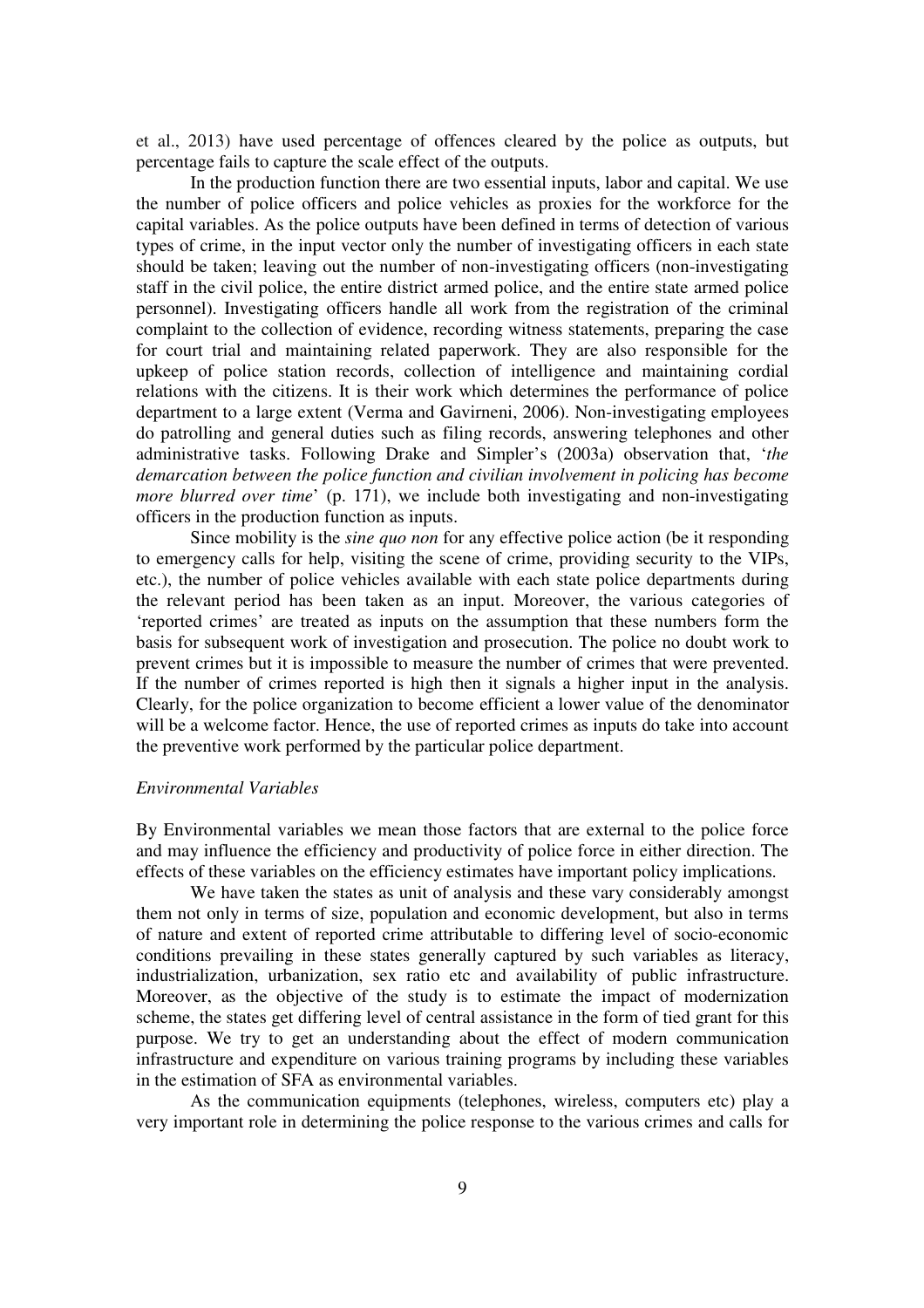help in the modern high-tech world, the numbers of communication equipments available with each state police are supposed to increase the police performance.

Similarly, the initial training and periodical skill up-gradation of the police officers is an important factor in determining their ability to detect crime, therefore the expenditure on police training for each state police is hypothesized that it leads to higher performance of the police in clearing the reported cases of crime and offences.

We included police density defined as police personnel per square kilometer, level of industrialization in a state defined as the proportion of industrial sector in the state gross domestic product, literacy rate, sex ratio defined as number of women per thousand men, and per capita state gross domestic product as other environmental determinants of police performance.

The data on crime and police strength have been taken from the '*Crime in India'* (various volumes), National Crime Records Bureau, Ministry of Home Affairs, New Delhi. The data on police expenditure and police expenditure on training, police vehicles, and police communication equipments have been sourced from the Bureau of Police Research & Development (BPR&D), Ministry of Home Affairs. Data on all other socioeconomic variables is taken from the website: www.indiastat.com. Note that all the monetary figures are used at 1999 prices.

## **4.2 Estimation Methods**

-

The review of the relevant literature reveals that there are two widely used frontier methods available for estimation of technical efficiency of the decision making units: DEA and SFA. The parametric models require prior specification of a functional form, such as Cobb-Douglas, Translog, CES, etc.

As we employ a production function approach; we assume that a police department employs a vector of inputs  $x \in \mathcal{R}^K$  + (e.g., number of police personnel) to produce a vector of outputs  $y \in \mathcal{R}^M$  + (e.g., body crime detected). Let *P(x)* be the feasible output set for a given input vector  $x$ . The technology set is defined as:

$$
T = \{(x, y) : x \text{ can produce } y\}
$$
 (1)

Formally, the output distance function is defined as:

$$
D(x, y) = \min_{\theta} \{ \theta > 0 : (y/\theta) \in P(x) \}
$$
 (2)

Equation (2) characterizes the output possibility set by the maximum equi-proportional expansion of all outputs consistent with the technology set (1). The output distance function can be used to measure the Debreu–Farrell technical efficiency.<sup>11</sup> The DF measure is the reciprocal of the value of the distance function and it gives the factor by which all output could be expanded proportionately if the production units were operating on the frontier. These properties include monotonicity and homogeneity conditions. The advantage of homogeneity property is that it allows one to consider proportional changes in outputs.

 $11$  For properties of output distance function, see Murty and Kumar (2002).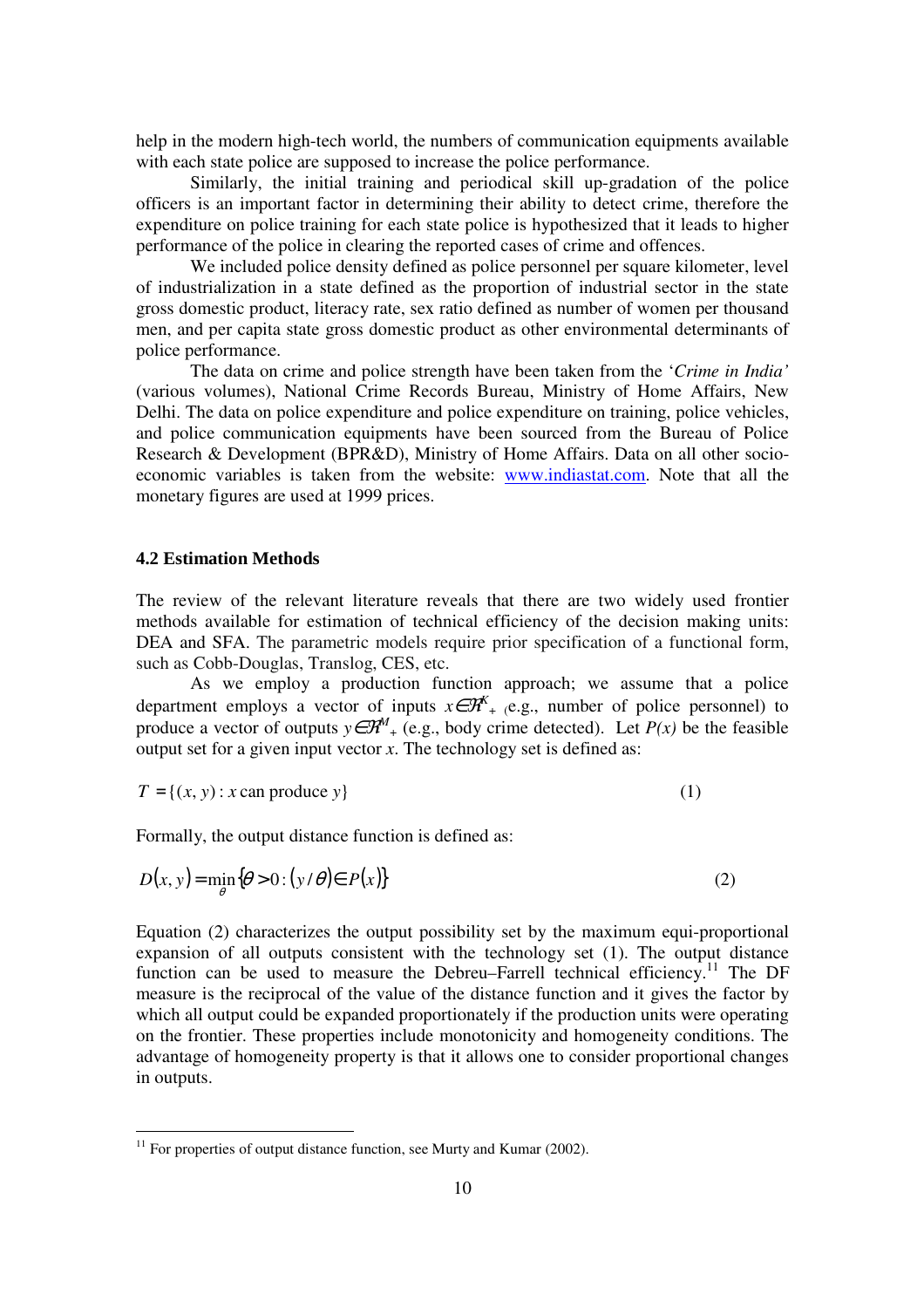The output distance function is parameterized using semi translog flexible functional form. In our case, we include three output, six inputs, and time trend as a proxy for technological changes<sup>12</sup>, which results in:

$$
\ln D(x, y) = \beta_0 + \sum_{m=1}^{M} \beta_m \ln y_m + \sum_{n=1}^{N} \alpha_n \ln x_n + \frac{1}{2} \sum_{m=1}^{M} \sum_{m=1}^{M} \beta_{mn} \ln y_m \ln y_m + \frac{1}{2} \sum_{n=1}^{N} \sum_{n=1}^{N} \alpha_{nn} \ln x_n \ln x_n + \sum_{n=1}^{N} \sum_{m=1}^{M} \delta_{nm} \ln x_n \ln y_m + \gamma_0 \text{time} + \frac{1}{2} \gamma_1 \text{time}^2 + \sum_{n=1}^{N} \gamma_n \ln x_n \text{time} + \sum_{m=1}^{M} \gamma_{1m} \ln y_m \text{time}
$$
\n(3)

Accounting for homogeneity and symmetry conditions, the following parameter restrictions must be satisfied:

$$
\sum_{m=1}^{3} \beta_m = 1; \sum_{m=1}^{3} \beta_{mm'} = 0; \sum_{m=1}^{3} \gamma_{1m} = 0; \sum_{m=1}^{3} \delta_{nm} = 0; m = 1, 2, 3.\n\alpha_{nn'} = \alpha_{n'n}; \beta_{mm'} = \beta_{m'm}
$$

-

where *x* and *y* are respectively *N*×1 and *M*×1 vectors of inputs and outputs, *time* is a timetrend. Specification (3) allows for neutral and biased technological changes. The effect of a neutral TC is captured by coefficients  $\gamma_0$  and  $\gamma_1$ . The extent of input-biased TC is estimated by coefficients  $\gamma_{1n}$ . The effects of changes in output due to TC (i.e., outputbiased technological change) are estimated by coefficients  $\gamma_{1m}$ . Note that we use square terms and interaction terms in inputs only with respect to first three inputs namely, number of investigating officers, number of non-investigating officers, and number of police vehicles.

Orea (2002) employed the Quadratic Identity Lemma for parametric decomposition of the Malmquist productivity index using an output distance function and its components. The Malmquist productivity indicator (PC) can be decomposed into two component measures: efficiency change (EC) and technological change (TC). EC measures how close an observation is to the technology frontier and TC measures the shift in the technology frontier over a period of time. Technical efficiency reflects how the different police departments are able to use available resources (e.g. number of police members) from the existing production technology, technological progress reflects the increases, for example, in the number of offences charge sheeted, which could be achieved, from one period to another, without altering the amount of police members. The latter could occur by introducing new innovation is detecting the crimes (García-Sánchez et al., 2013).

Based on our panel data for 1999–2005, the analysis of the technical efficiency, and the evolution of efficiency is carried out using the Malmquist Productivity Index. Using the homogeneity property the output distance function can be estimated

 $12$  Technological progress occurs due to both inducements and advancements in general science and technology. Therefore, a time trend is included to account for the impact of scientific innovation on production technology (Lansink et al., 2000, p. 500, footnote 1).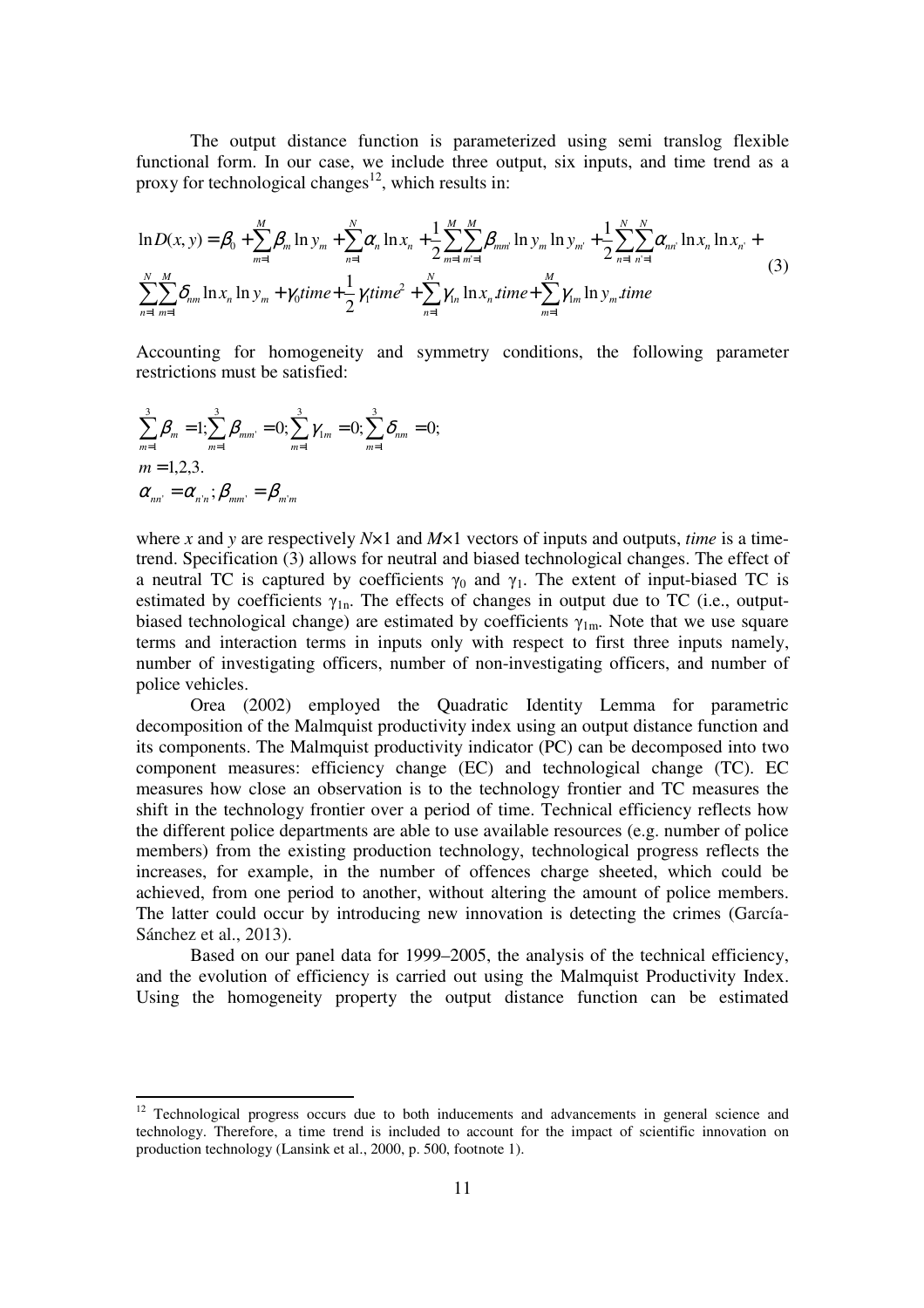stochastically which takes a similar form as  $SFA$ <sup>13</sup>  $SFA$  estimates the best practice frontier using maximum likelihood estimators (Coelli et al 2005).<sup>14</sup>

## **5. Empirical Results**

-

Descriptive statistics for all the variables used in the study is given in Table 1. In most instances, the standard deviation is higher than the mean values for most of the variables. This could be attributed to the fact that the states in the sample have widely varying characteristics with respect to structural inputs and outputs, and environmental variables used in the estimation of stochastic frontier analysis.

 To obtain the technical efficiency estimates the stochastic output distance function is estimated in a single step using maximum likelihood estimator. The one-sided error term is assumed to be half normally distributed. The model is estimated for a pooled sample of 26 Indian police departments for the period of 1999 to 2005 with time trend and its square and interaction terms to capture the effect of exogenous innovations.

 The parameters of estimated output distance function are given in Table 2. Most of these parameters are significant either at the  $1\%$  level or at the 5% level. The log likelihood ratio test is also significant at the 1% level with the number of restrictions equal to eleven. The estimated parameters indicate that the first-order coefficients on the output and inputs have the expected values regarding economic behavior. After examining the signs of the second-order parameters, it would appear that they also involve interesting results. These, however, require a more detailed analysis to measure their final influence. Thus, using the estimated coefficients, we are able to verify that the resultant distance functions satisfy the regularity conditions of convexity-concavity on inputs and outputs for the large majority of observations. The parameters associated with the trend and long-term energy price variables are of specific interest. Negative parameters indicate positive changes in technology, and a positive parameter indicates technological regression. We find the absence of a neutral TC because the coefficient of time is not statistically significant. Rather, we observe the presence of biased or embodied TC, since the coefficients of the interaction terms between the time trend and the outputs are statistically significant.

 The value of the output distance function computed for each observation gives a measure of technical efficiency at a state level. Figure 2 reports the yearly mean statistics of technical efficiency for the sample states. The mean value of technical efficiency for the states in the sample over the period of 1999 to 2005 is 0.74 meaning that the police department in India is 26% inefficient. It is worth noting that the mean technical efficiency of police force in India is volatile with a mean of 0.79 in 1999 to 0.71 in 2003. In the year of 2005 its level was 0.73 implying that over the period the mean efficiency level of Indian police has declined.

 Figure 3 shows the mean level of technical efficiency observed by the different states over the sample period. We observe that Delhi is on the frontier throughout the

<sup>&</sup>lt;sup>13</sup> For details on parametric decomposition of Malmquist index see Orea (2002), and for 'single stage' stochastic estimation of output distance function see Murty and Kumar (2003).

<sup>&</sup>lt;sup>14</sup> However, the stochastic estimation of distance functions by SFA has attracted the criticism because the problem of endogeneity arises when both inputs and outputs are included among the regressors. As pointed out by the reviewer, Bayesian econometrics can be used for estimating distance functions to overcome the endogeneity problem (O'Donnell 2011), which can be the task of future research.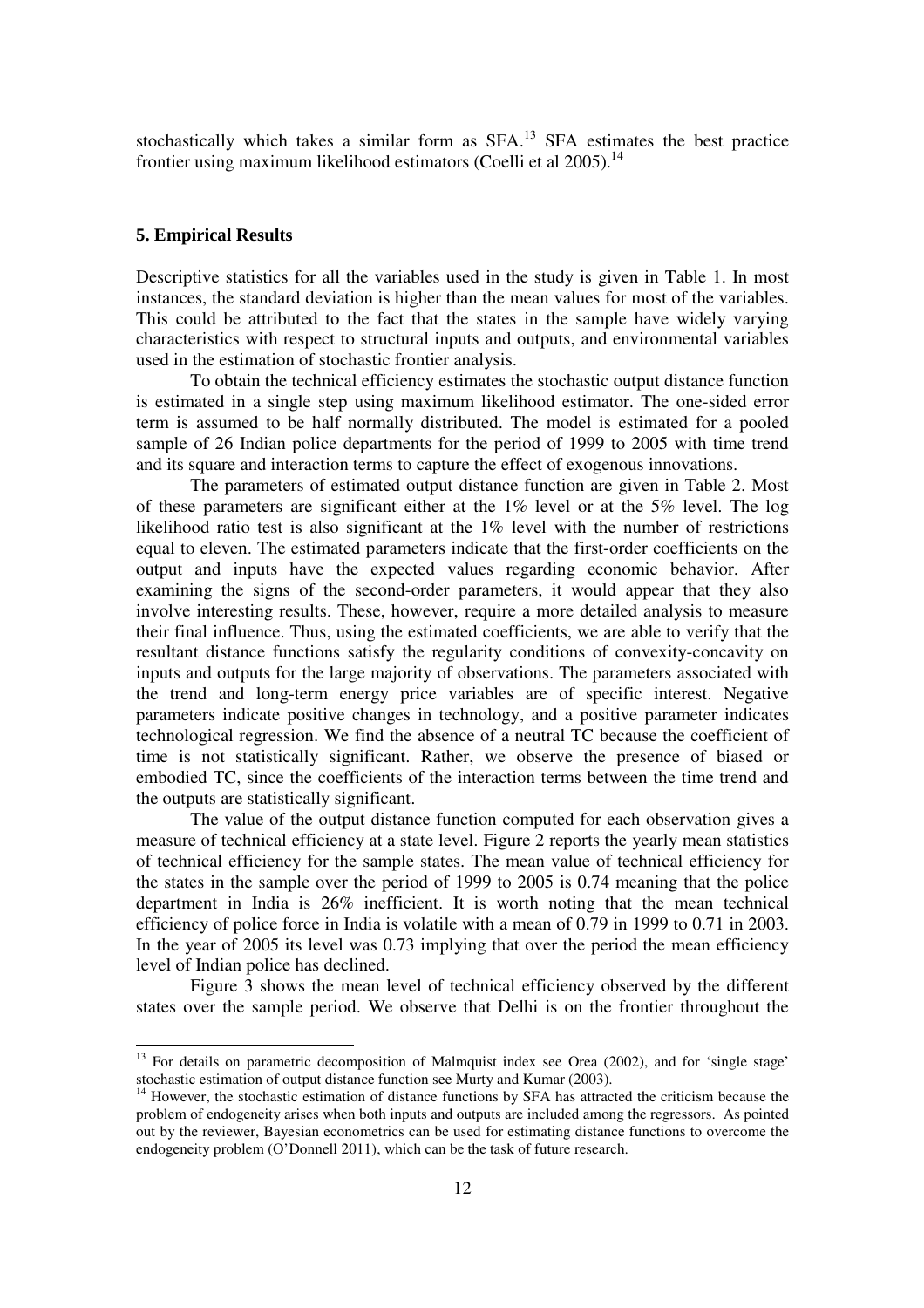study period and the lowest level of efficiency has been observed in the states of Arunachal Pradesh and Mizoram. Both of these states are performing even below the 10 percent level of their potential. The other states that are performing below 50 percent of their potential are Goa, Orissa and Sikkim. On the other hand the states of Bihar, Karnataka, Kerala, Madhya Pradesh, Maharashtra, Punjab, Rajasthan, Tamil Nadu and Uttar Pradesh are performing above 90 percent of their potential.

 The effect of modernization scheme on the technical efficiency of states police is analyzed by estimating a relationship between technical inefficiency and the communication parameters namely the number of telephones, wirelesses and computers, and expenditure on training programs. The model shows that the technical inefficiency is not a linear function of modernization scheme. In Table 2, the coefficients of these modernization variables are statistically significant for wirelesses and computers at the 1% level but the coefficient of the telephones variable is not significant even at the 10% level. The coefficient of the expenditure on training programs is found to be statistically significant at 11 percent level. The sign of the coefficients of these variables in Table 2 are of particular interest given the objective of understanding the role of modernization scheme in the police performance in India. A negative sign for the estimated coefficients shows that the higher the level of these variables in a state the higher is its technical efficiency. The signs of estimated coefficients of wirelesses, computers and expenditure on the training programs are negative, but the coefficient of the variable telephones is positive and it is statistically insignificant. In other words, the more the availability of modern communication facilities and training programs for the police personnel in a state the more efficient they become. This result supports the hypothesis that the modernization scheme is helping in improving the performance of state police departments.

The extent of social cohesion and the citizens' commitment are important determinants of police performance (Mathieson and Passell 1976), and these factors are beyond the control of police departments. We have taken sex ratio, literacy rate, level of industrialization, and per capita income as indicators of social cohesion. We find that all of these variables are significant determinant of police performance in India. Literacy rate and level of industrialization in a state are positively associated with the police performance, but the level of per capita income and sex ratio are found to negatively affect the police performance. The negative association between the per capita income and police performance may be due to the reason that it is not the level of income but its distribution that determine higher social cohesion in a state.

 In India, it is often cited that the reason behind low level of police performance is low per capita police availability (about one police personnel for 750 people). Note that, the law and order provided by the police is a conventional public good, in which there is non-rivalry and non-excludability in consumption, though there can be congestion problem in its use. Therefore, we consider police density in determining its performance; a state with low population densities may require more police personnel as it has to maintain a minimum capacity to maintain law and order and public safety. We find the coefficient of police density is negative and statistically significant implying a positive association between police density and police performance. For example Delhi which has the highest police density (3849 per 10 thousand square Km.) in the country is operating at the frontier and Arunachal Pradesh has the lowest police density in the country (6.58 per 10 thousand square Km.) and its technical efficiency level is only 0.07. The per capita police availability is second highest in the state of Mizoram but it has the lowest police efficiency.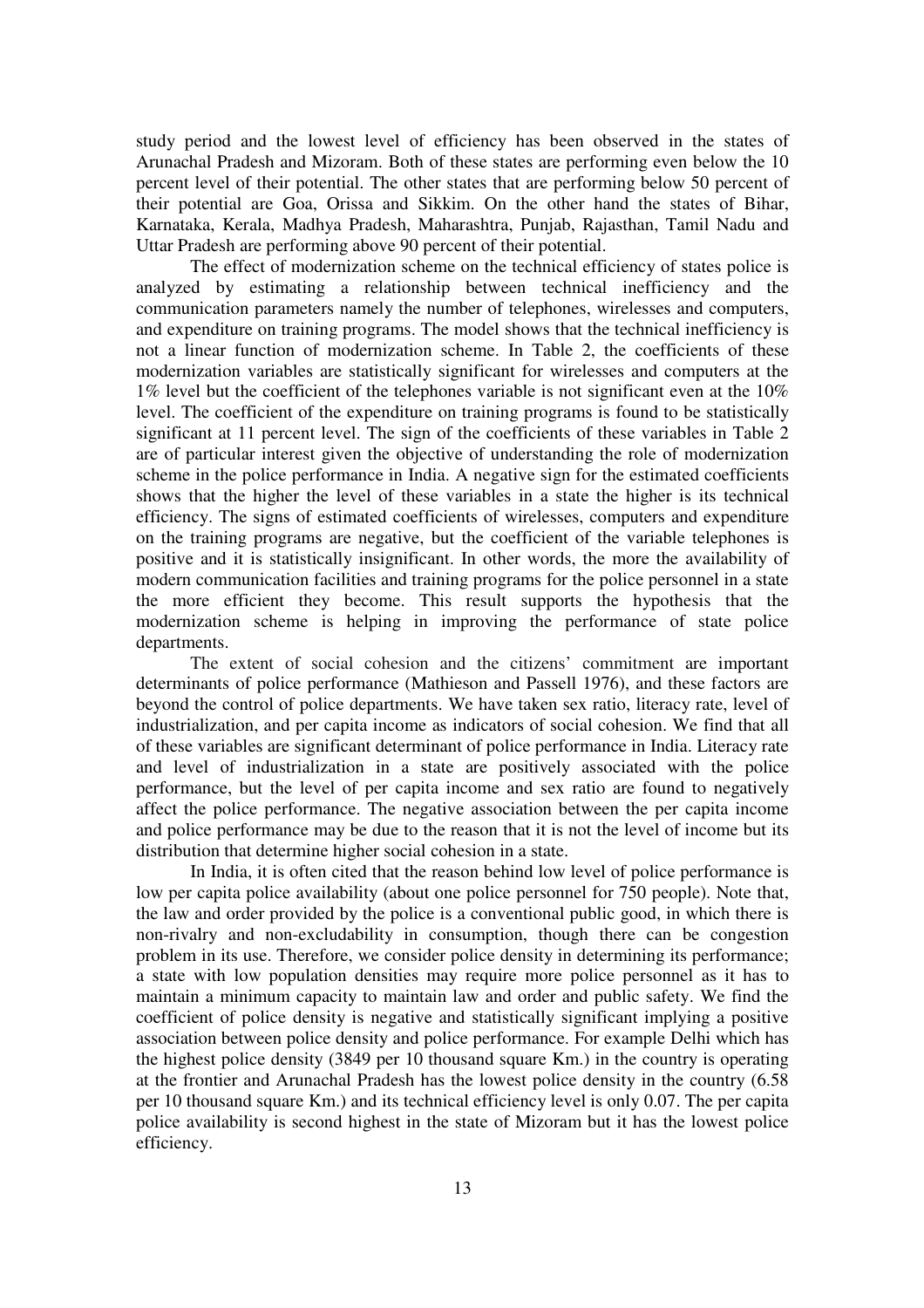We compute cumulative Malmquist productivity (CPC) index and its components to understand the evolution of police efficiency over time using the parametric estimates of output distance function. Figure 4 shows the cumulative values of Malmquist index and its components at the all India level. The total factor productivity (TFP) of police force in India increased by about 4percent in a span of 7 years. The improvement of this magnitude in the productivity of the police force can be attributed to innovations which were strong enough to offset the losses caused by changes in technical efficiency. Here it is worth to noting that the changes in TFP are governed by the catch-up effect i.e., changes in technical efficiency, though we observe positive technological changes (innovations) throughout the period of study. This technological progress reveals that over the period of time the frontier is moving outward implying thereby that fewer resources are required to solve the same percentage of crime cases.

 Figure 5 reveals the evolution of technical efficiency at the state level. Fifty percent of the states have observed increased in TFP in 2005 over 1999. Highest TFP growth was observed in the state of Goa which is governed by the improvement in both catch-up effects and innovations. Technological progress is observed in most of the states, i.e., it is only six states where technological changes have worsened. Catch-up effect is found to be positive in about 38 percent of the states and about 58 percent of the states are moving away from the frontier over the period of time. We observe absence of catch-up effect for Delhi, as it has been operating at the frontier in all of the study years. The decreasing trend in the catch-up effect may be attributed to increased terrorists, insurgency and organized crime activities in the states. Most of the North-Eastern (Arunachal Pradesh, Assam, Manipur, Meghalaya, Mizoram, Nagaland, Sikkim and Tripura) observe far less technical efficiency which is decreasing over the period to time, and these states are prone to insurgency problems for a long time (Bhaumik, 2007).

#### **6. Conclusions**

The year 2000 is the turning point in the program of modernizing the police forces in the country started way back in the 1969-70 by The Ministry of Home Affairs with meagre resources. In this year, with an eye on improving the performance of police forces, the central assistance to state police departments was increased substantially so as to enable them to procure modern equipments on large scale.This study makes an humble attempt to evaluate the impact of the modernization schme. To measure performance of Indian police we estimated output distance function using SFA which provides the estimates of technical efficiency and analyse its determinants in a single stage. The SFA framework provides robust unbiased estimates of the techncial performance as compared to the DEA approach in which there is no generally accepted methodology for how to account for environmental variables.

 The major findings of the study are the following: on an average, by improving its efficiency, the Indain police could have solved about 26 percent more crime cases with the existing resources. Delhi, a Union Territory, is the best performing and Mizoram is the least performing of the states in terms of police efficiency in clearing the crime cases. The introduction of communication gadgets and increased training expenses appear, in particular, to have gone a long way to help improve the efficiency of the police departments in India. Such types of modernization scheme need to be strengthened overtime. We also find factors such as literacy rate and the extent of industrialization in a state to have important bearing on the social cohesion within a region leading in turn to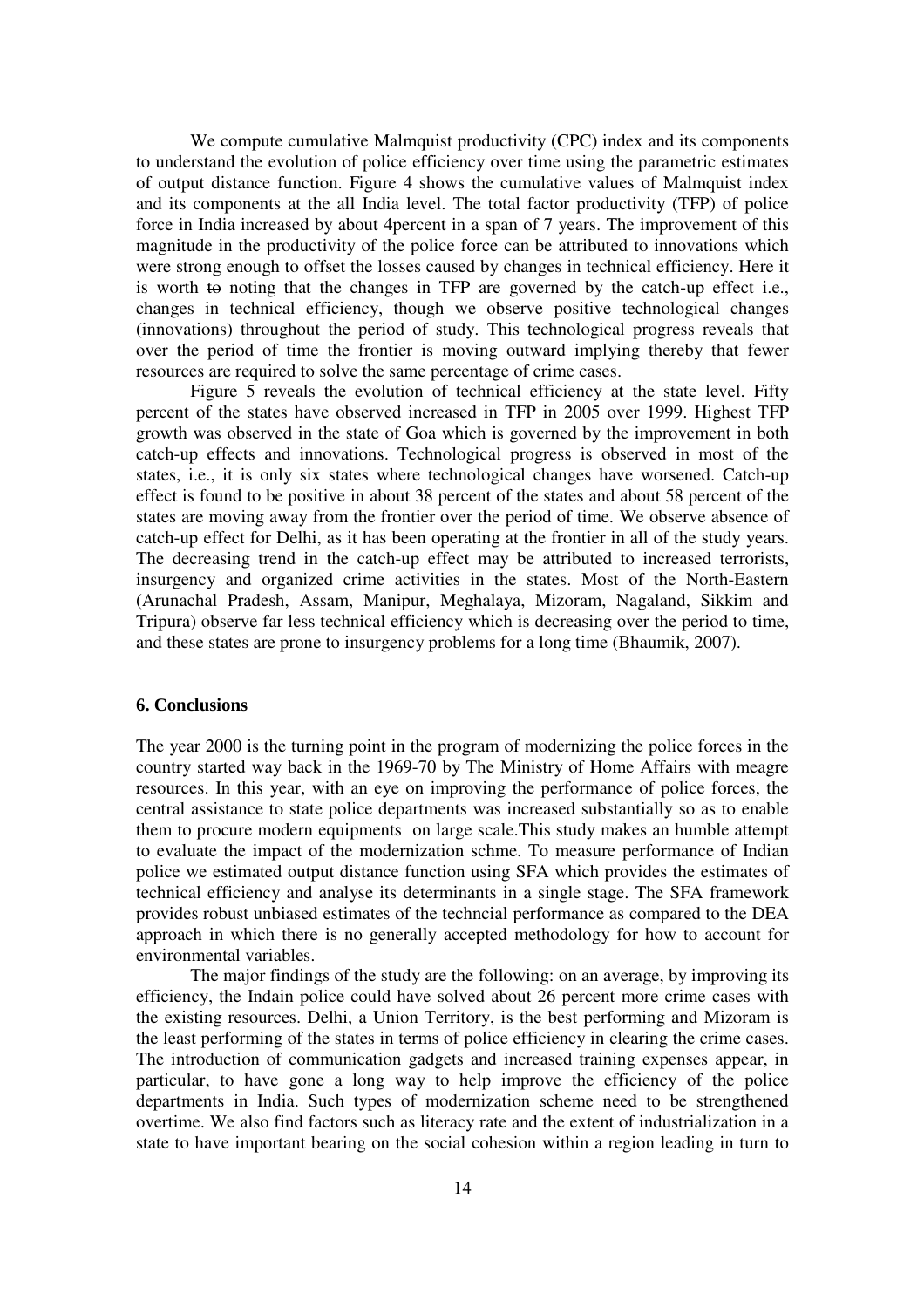smaller incidence of crime. The study identifies police density, defined as the availability of police per square kilometer of area as one of the major determinants of police performance in India. The states having higher police density are doing better in terms of higher rate of charge-sheeting, i.e., the crime cases that are sent for trial to the courts.

 The results concerning the evolution of technical efficiency reveals that in case of majority of states in the union, over the period of seven years, the TFP of police force has increased by about 4 percent which may be attributed to innovations though the catch-up effect is worsening. It appears that while technological modernization has succeeded in improving efficiency and productivity of the forces, new challenges in the form of increased incidence of terrorism, insurgency and organized crime, as well as political interference tend to slow down the pace of such gains.

#### **References**

- Banker RD, Morey RC (1986) Efficiency analysis for exogenously fixed inputs and outputs. Operations Research 34(4), 513–521.
- Bhaumik, S (2007) Insurgencies in India's North-East: conflict, co-option and change. East-West Center Washington Working Paper: https://scholarspace.manoa.hawaii.edu/bitstream/handle/10125/3540/EWCWwp0 10.pdf;jsessionid=8B356F2092F36BC3F3709EC9FC0602D0?sequence=1
- Carrington R, Puthucheary N, Rose D, Yaisawarng S (1997) Performance measurement in government service provision: the case of police services in New South Wales. Journal of Productivity Analysis 8(4):415–430
- Coelli TJ, Rao DSP, O'Donnell CJ, Battese GE (2005) An Introduction to Efficiency and Productivity Analysis,  $(2^{nd}$  ed.). Springer, New York
- Davis RC (2012) Selected international best practices in police performance measurement. http://www.rand.org/content/dam/rand/pubs/technical\_reports/2012/RAND\_TR11 53.pdf
- Diez-Ticio A, Mancebon M-J (2002) The efficiency of the Spanish police service: an application of the multiactivity DEA model. Applied Economics 34:351–362
- Drake LM, Simper R (2000) Productivity estimation and the size-efficiency relationship in English and Welsh police forces: an application of data envelopment analysis and multiple discriminant analysis. International Review of Law and Economics 20:53–57
- Drake LM, Simper R (2001) The economic evaluation of policing activity: an application of a hybrid methodology. European Journal of Law and Economics 12:173–192
- Drake LM, Simper R (2002) X-inefficiency and scale economic in policing: a comparative study using the distribution free approach DEA. Applied Economics 34:1859–1870
- Drake LM, Simper R (2003a) The measurement of English and Welsh police forces: a comparison of distance function models. European Journal of Operation Research 147:165–186
- Drake LM, Simper R (2003b) An evaluation in the choice of inputs and outputs in the efficiency measurement of police forces. Journal of Socio-Economics 32:701–710
- Drake LM, Simper R (2004) The economics of managerialism and the drive for efficiency in policing. Managerial and Decision Economics 25:509–523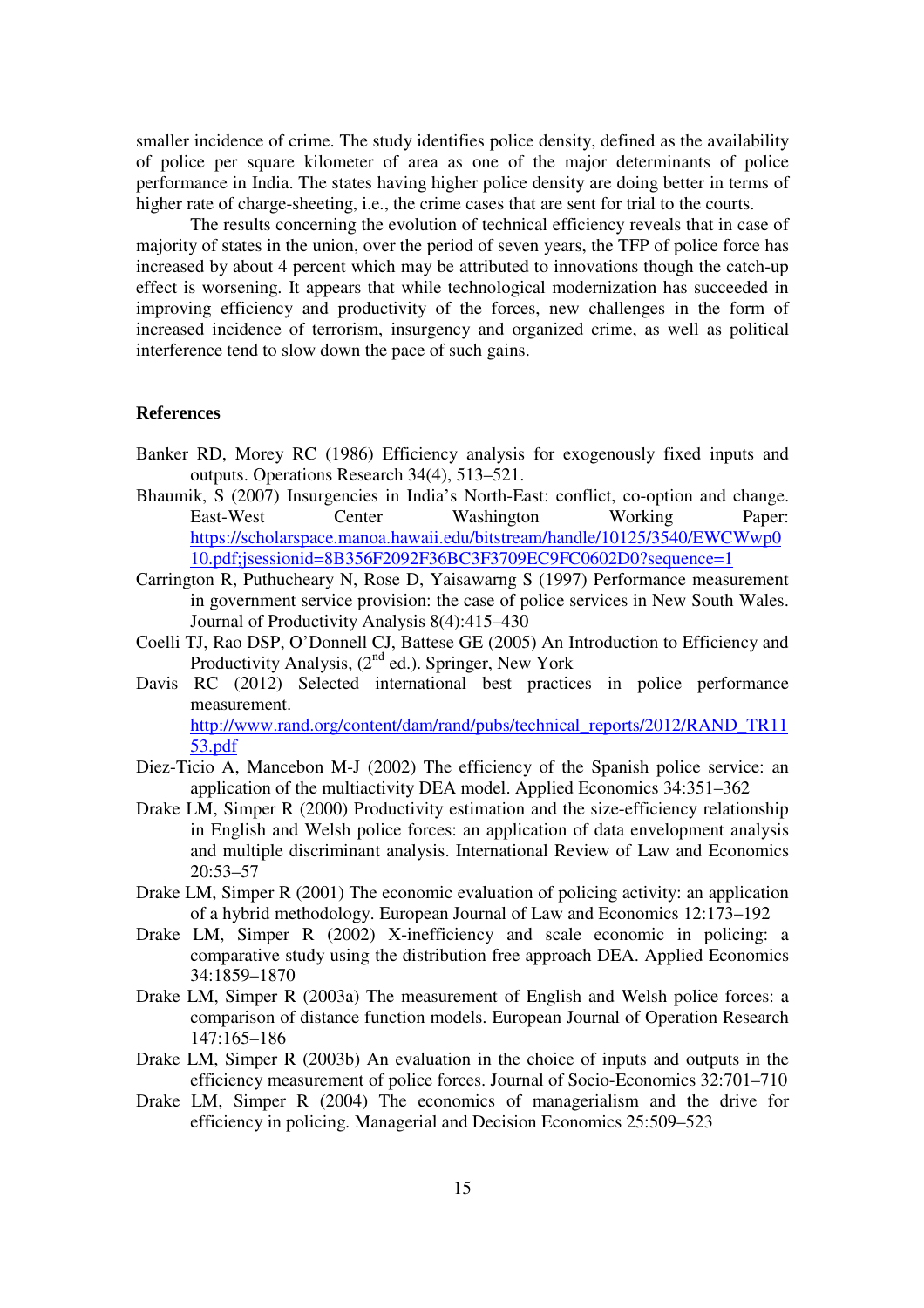- Drake LM, Simper R (2005a) The measurement of police force efficiency: an assessment of U.K. Home Office Policy. Contemporary Economic Policy 23(4):1–18
- Drake LM, Simper R (2005b) Police efficiency in offences cleared: an analysis of English 'Basic Command Units'. International Review of Law and Economics 25(2):186–208
- Fried HO, Lovell CAK, Schmidt S, Yaisawarng S (2002) Accounting for environmental effects and statistical noise in Data Envelopment Analysis. Journal of Productivity Analysis, 17: 157–174.
- García-Sánchez I-M (2007) Evaluating the effectiveness of the Spanish police force through data envelopment analysis. European Journal of Law and Economics 23(1):43–57
- García-Sánchez I-M (2009) Measuring the efficiency of local police force. European Journal of Law and Economics 27(1):59–77
- García-Sánchez I-M, Rodríguez-Domínguez, L., Parra-Domínguez, J. (2013) Yearly evolution of police efficiency in Spain and explanatory factors. Central European Journal of Operations Research, DOI:10.1007/s10100-011-0207-6
- García-Sánchez I-M, Rodríguez-Domínguez, L., Parra-Domínguez, J. (2011) Evaluation of the efficacy and effectiveness of the Spanish security forces. European Journal of Law and Economics DOI 10.1007/s10657-011-9265-4
- Goltz JW (2008) Determinants of performance of police organisations in the state of Florida: an evidence based confirmatory approach. International Journal of Public Policy 3(5–6):419–429
- Gorman MF, Ruggiero J (2008) Evaluating US state police performance using data envelopment analysis. International Journal of Public Policy 113(2):1031–1037
- Government of India, 'Crime in India', (Various Issues) National Crime Records Bureau, Ministry of Home Affairs.
- Government of India, 'Data on Police Organisations' (Various Issues), Bureau of Police Research & Development, Ministry of Home Affairs,
- Johnson AL, Kuosmanen T (2011) One-stage estimation of the effects of operational conditions and practices on productive performance: asymptotically normal and efficient, root-n consistent StoNEZD method. Journal of Productivity Analysis 36:219–230
- Kelling, G. (1992), "Measuring what matters: a new way of thinking about crime and public order", The City Journal, 2: 21-34.
- Lansink AO, Silva E, Stefanou S (2000) Decomposing productivity growth allowing efficiency gains and price-induced technical progress. European Review of Agricultural Economics 27(4): 497-518
- Mathieson D, Passell P (1976) Homicide and robbery in New York city: an economic model. Journal of Legal Studies 6:83–98
- Millspaugh A (1937) Crime control by the national government. The Brookings Institution, Washington DC.
- Moore, Mark H. Braga A (2003) The "Bottom Line" of policing: what citizens should value (and measure!) in police performance, Washington, DC: Police Executive Research Forum

http://www.policeforum.org/library/policeevaluation/BottomLineofPolicing.pdf

Murty MN, Kumar S (2002) Measuring cost of environmentally sustainable industrial development in India: a distance function approach. Environmental and Development Economics 7: 467–486.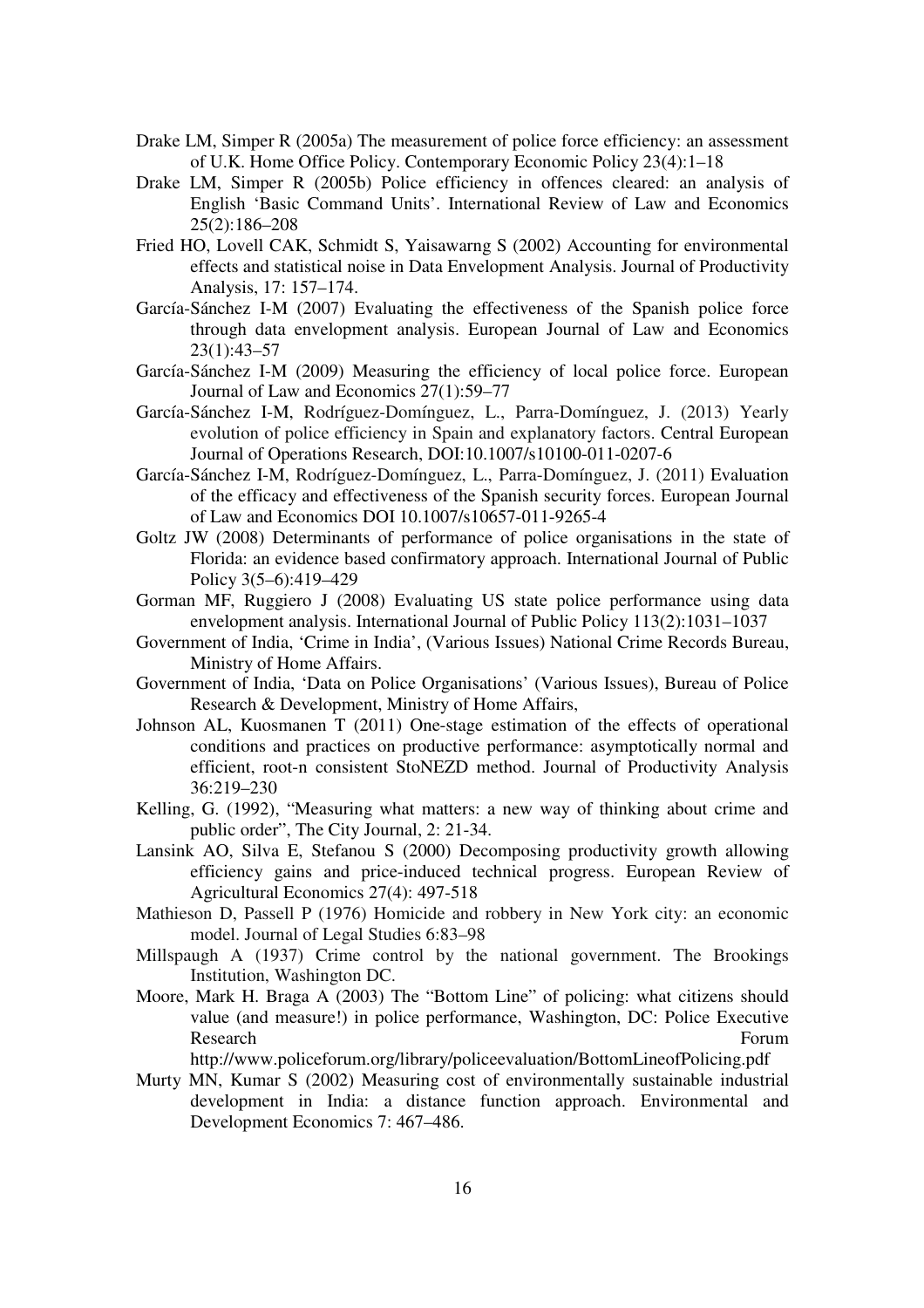- Murty MN, Kumar S (2003) Win–win opportunities and environmental regulation: testing of porter hypothesis for Indian manufacturing industries. Journal of Environmental Management 67: 139–144
- Nyhan RC, Martin LL (1999) Assessing the performance of municipal police services using data envelopment analysis: an exploratory study. State Governance Review 31(1):18–30
- O'Donnell CJ (2011) Econometric estimation of distance functions and associated measures of productivity efficiency change. CEPA Working Paper WP01/2011, University of Queensland, Brisbane. Available at http://www.uq.edu.au/economics/cepa/docs/WP/WP012011.pdf
- Orea L (2002) Parametric decomposition of a generalized Malmquist productivity index', Journal of Productivity Analysis 18: 5-22
- Simar L, Wilson PW (1999) Estimating and bootstrapping Malmquist indices. Eur J Oper Res 115(3): 459–471
- Simar L, Wilson PW (2007) Estimation and inference in two-stage, semi-parametric models of production processes. J Econ 136:31–64
- Smith PC, Street A (2005) Measuring the efficiency of public services: the limits of analysis. Journal of the Royal Statistical Society Series A (Statistics in Society), 168(2): 401-417
- Sun S (2002) Measuring the relative efficiency of police precincts using data envelopment analysis. Socio-Economic Planning Science 36:51–57
- Thanassoulis E (1995) Assessing police forces in England andWales using data envelopment analysis. European Journal of Operation Research 87(3):641–657
- Verma A, Gavirneni S (2006) Measuring police efficiency in India: an application of data envelopment analysis. Policing: An International Journal of Police Strategies & Management 29(1):125–145
- Walker, S. and Katz, C.M. (2000), The Police in America: An Introduction, 4th ed., McGraw-Hill, Boston, MA.
- Wang H, Schmidt P. (2002) One step and two step estimation of the effects of exogenous variables on technical efficiency levels. Journal of Productivity Analysis, 18: 129–144.
- Wu T-H, Chen M-S, Yeh J-Y (2010) Measuring the performance of police forces in Taiwan using data envelopment analysis. Evaluation of Program and Planning 33(3):246–254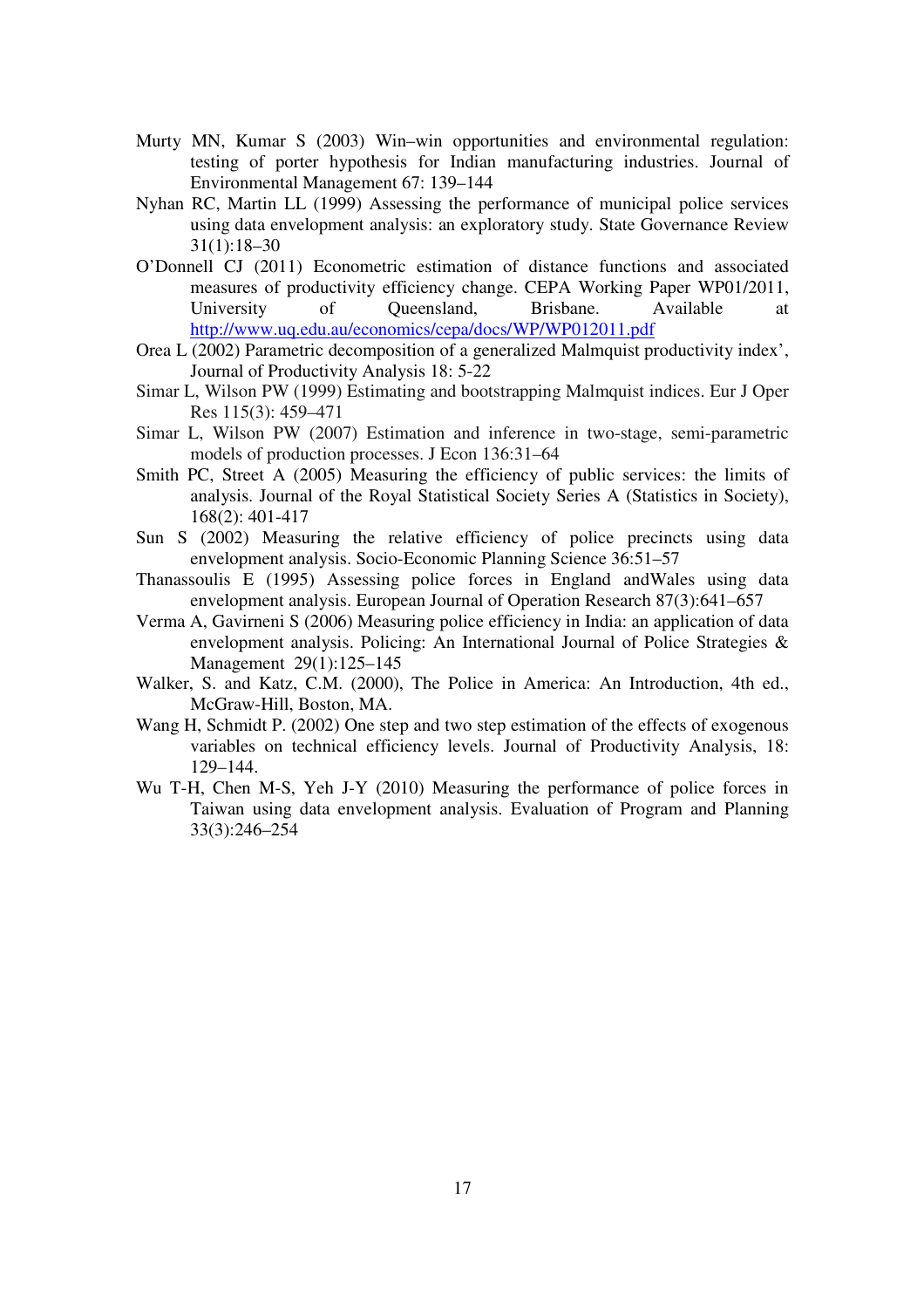| Variable                                           | Mean     | Std. Dev. | Min   | Max    |
|----------------------------------------------------|----------|-----------|-------|--------|
| <b>Investigating Officers</b>                      | 5320.91  | 4805.53   | 213   | 21050  |
| Non-investing Officers                             | 33113.88 | 29425.81  | 1391  | 118427 |
| Vehicles                                           | 3113.39  | 2528.80   | 143   | 12468  |
| Telephone                                          | 650.15   | 707.30    | 21    | 2853   |
| Wireless                                           | 663.32   | 713.21    | 21    | 2815   |
| Computer                                           | 405.54   | 603.21    | 4     | 3891   |
| Property Crime Reported                            | 14159.79 | 14874.3   | 118   | 65518  |
| <b>Body Crime Reported</b>                         | 17439.22 | 18418.43  | 100   | 65554  |
| Property lost (Rs million)                         | 406      | 529       | 0.726 | 2940   |
| <b>Property Crime Detected</b>                     | 5756.709 | 6219.662  | 7     | 23620  |
| <b>Body Crime Detected</b>                         | 15050.08 | 16549.07  | 17    | 56661  |
| Property Recovered (Rs million)                    | 131      | 156       | 0.337 | 789    |
| Police per 10 thousand Kms                         | 210.52   | 730.76    | 6.37  | 3857   |
| Literacy Rate $(\%)$                               | 68.73    | 10.09     | 47.53 | 90.92  |
| Sex-ratio (women per thousand men)                 | 890.76   | 85.97     | 728   | 1252   |
| Per Capita state domestic product<br>(SDP)(RS)     | 19672.97 | 8443.39   | 5786  | 52201  |
| Industry share in state domestic<br>product $(\%)$ | 22.36    | 6.59      | 9.35  | 41.33  |
| Police Training Expenditure (Rs<br>Million)        | 76.55    | 64.45     | 01.18 | 306.55 |

Table 1: Descriptive Statistics of the Variables Used in the study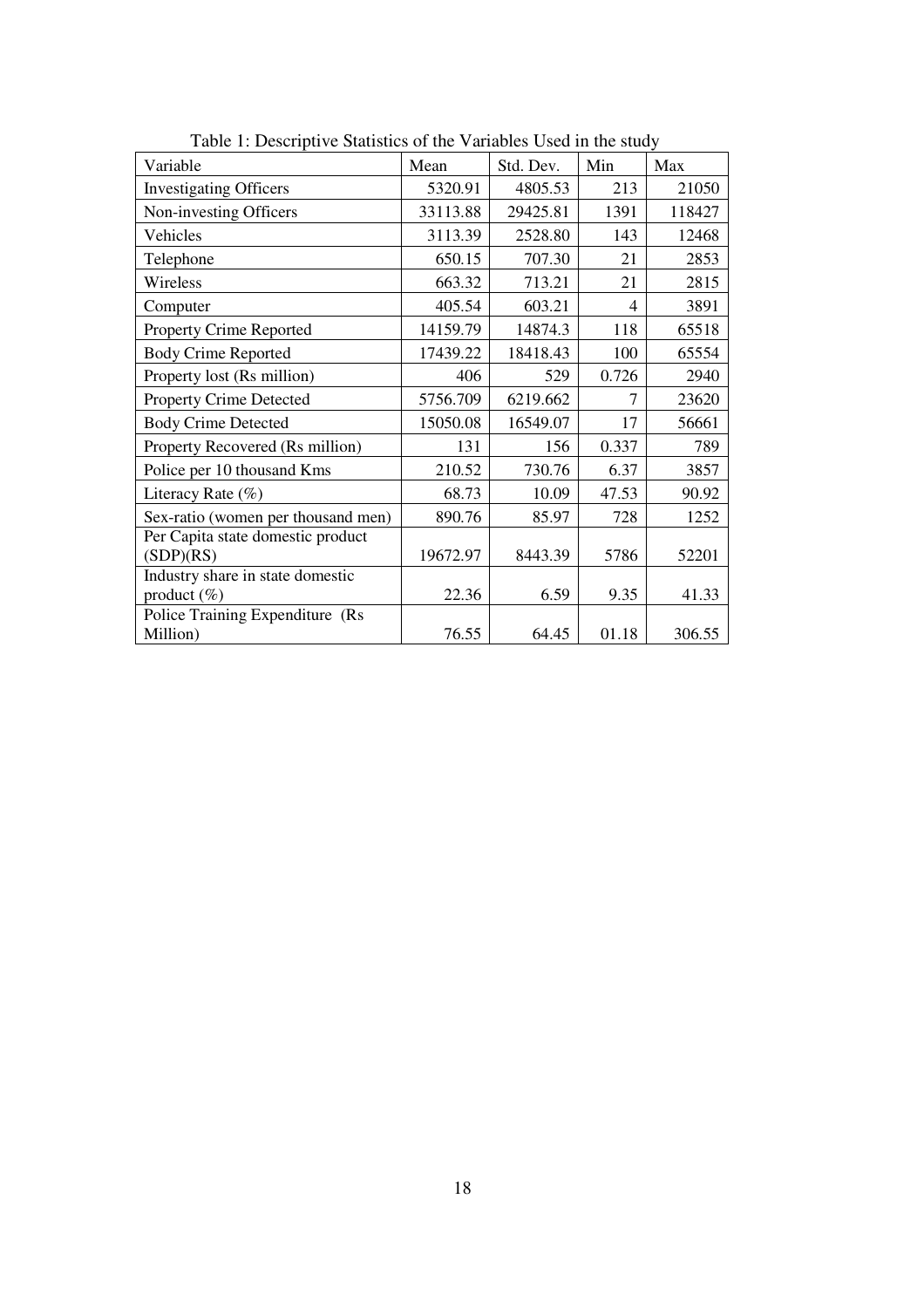| Variable                                      | Coef.    | Std. Err. | P > z            | Variable                     | Coef.     | Std. Err. | P > z            |
|-----------------------------------------------|----------|-----------|------------------|------------------------------|-----------|-----------|------------------|
| Ln(y1)                                        | 2.226    |           |                  | $Ln(x1)*ln(x2)$              | $-0.398$  | 0.34      | 0.245            |
| Ln(y2)                                        | 2.317    | 0.53      | $\mathbf{0}$     | $Ln(x1)*ln(x3)$              | 0.028     | 0.20      | 0.891            |
| Ln(y3)                                        | $-3.543$ | 0.53      | $\boldsymbol{0}$ | $Ln(x2)*ln(x3)$              | $-0.892$  | 0.40      | 0.024            |
| Ln(x1)                                        | 1.082    | 1.09      | 0.323            | time                         | $-0.139$  | 0.15      | 0.349            |
| Ln(x2)                                        | $-7.011$ | 0.99      | $\overline{0}$   | Time <sup>2</sup>            | $-0.006$  | 0.01      | 0.276            |
| Ln(x3)                                        | 4.757    | 1.29      | $\boldsymbol{0}$ | $Ln(y1)*time$                | $-0.018$  |           |                  |
| Ln(x4)                                        | $-0.309$ | 0.07      | $\overline{0}$   | $Ln(y2)*time$                | 0.048     | 0.02      | 0.037            |
| Ln(x5)                                        | $-0.648$ | 0.08      | $\boldsymbol{0}$ | $Ln(y3)*time$                | $-0.030$  | 0.02      | 0.05             |
| Ln(x6)                                        | $-0.136$ | 0.04      | $\boldsymbol{0}$ | $Ln(x1)*time$                | 0.001     | 0.03      | 0.958            |
| $(Ln(y1))^2$                                  | $-0.098$ |           |                  | $Ln(x2)*time$                | 0.030     | 0.04      | 0.5              |
| $(Ln(y2))^2$                                  | $-0.109$ | 0.08      | 0.179            | $Ln(x3)*time$                | 0.005     | 0.03      | 0.893            |
| $(Ln(y3))^{2}$                                | $-0.579$ | $0.08\,$  | $\boldsymbol{0}$ | Constant                     | 7.848     | 2.42      | 0.001            |
| $(Ln(x1))^2$                                  | 0.216    | 0.27      | 0.43             | $\underline{\ln \sigma_v}^2$ |           |           |                  |
| $(Ln(x2))^2$                                  | 1.959    | 0.56      | $\boldsymbol{0}$ | Constant                     | $-6.095$  | 0.47      | $\boldsymbol{0}$ |
| $(Ln(x3))^{2}$                                | 0.304    | 0.29      | 0.294            | $\ln\sigma_u^{\ 2}$          |           |           |                  |
|                                               |          |           |                  | Police per $10$              |           |           |                  |
| $Ln(y1)*ln(y2)$                               | $-0.186$ |           |                  | thousand Kms                 | $-0.026$  | 0.00      | $\overline{0}$   |
| $Ln(y1)*ln(y3)$                               | 0.284    |           |                  | <b>Literacy Rate</b>         | $-0.037$  | 0.02      | 0.089            |
| $Ln(y2)*ln(y3)$                               | 0.295    | 0.07      | $\overline{0}$   | Sex ratio                    | 0.005     | 0.00      | 0.01             |
|                                               |          |           |                  | Industry share<br>in state   |           |           |                  |
|                                               |          |           |                  | domestic                     |           |           |                  |
| $Ln(y1)*ln(x1)$                               | 0.174    |           |                  | product                      | $-0.092$  | 0.04      | 0.012            |
|                                               |          |           |                  | Ln(per capita                |           |           |                  |
| $Ln(y1)*ln(x2)$                               | $-0.395$ |           |                  | SDP)                         | 2.378     | 0.91      | 0.009            |
|                                               |          |           |                  | (Ln(police<br>training       |           |           |                  |
| $Ln(y1)*ln(x3)$                               | 0.167    |           |                  | expenditure)) <sup>2</sup>   | $-0.170$  | 0.11      | 0.107            |
| $Ln(y2)*ln(x1)$                               | 0.234    | 0.14      | 0.097            | Ln(telephone)                | 0.456     | 0.63      | 0.472            |
| $Ln(y2)*ln(x2)$                               | 0.095    | 0.25      | 0.701            | Ln(wireless)                 | $-1.032$  | 0.20      | $\boldsymbol{0}$ |
| $Ln(y2)*ln(x3)$                               | $-0.462$ | $0.20\,$  | 0.024            | Ln(computer)                 | $-0.443$  | 0.16      | 0.006            |
| $Ln(y3)*ln(x1)$                               | $-0.408$ | 0.11      | $\theta$         | Constant                     | $-15.267$ | 7.81      | 0.051            |
| $Ln(y3)*ln(x2)$                               | 0.300    | 0.20      | 0.139            | $\sigma_{\rm v}$             | 0.047     | 0.01      |                  |
| $Ln(y3)*ln(x3)$                               | 0.295    | 0.14      | 0.035            |                              |           |           |                  |
| Log likelihood                                |          |           |                  |                              |           | 45.73     |                  |
| Log likelihood Ratio Test for One-sided Error |          |           |                  |                              | 161.92    |           |                  |
| Observations                                  |          |           |                  |                              |           | 182       |                  |

Table 2: Estimated Parameters of Stochastic Output Distance Function

Note: y1: value of property recovered; y2: number of property crime detected; y3: number of body crime detected; x1: number of investigation officers; x2: number of noninvestigating officers; x3: number of vehicles; x4: value of property lost; x5: number of property crime cases reported; and x6: number of body crime cases reported.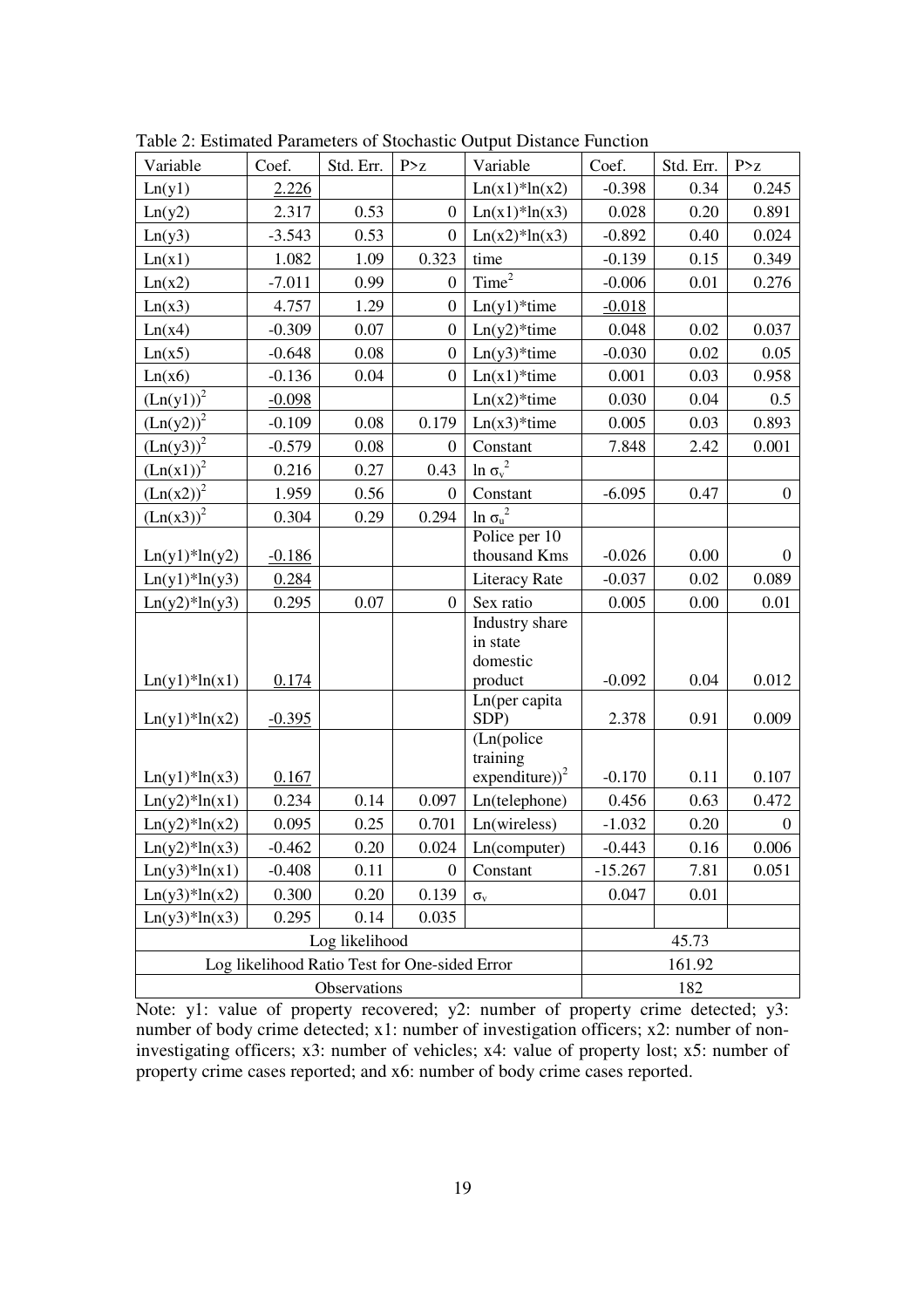

Figure 1: Crime Incidence and Expenditure on Police in India



Figure 2: Trend in the Technical Efficeincy of Police in India

0.750 0.740 0.730 0.720 0.710 0.700